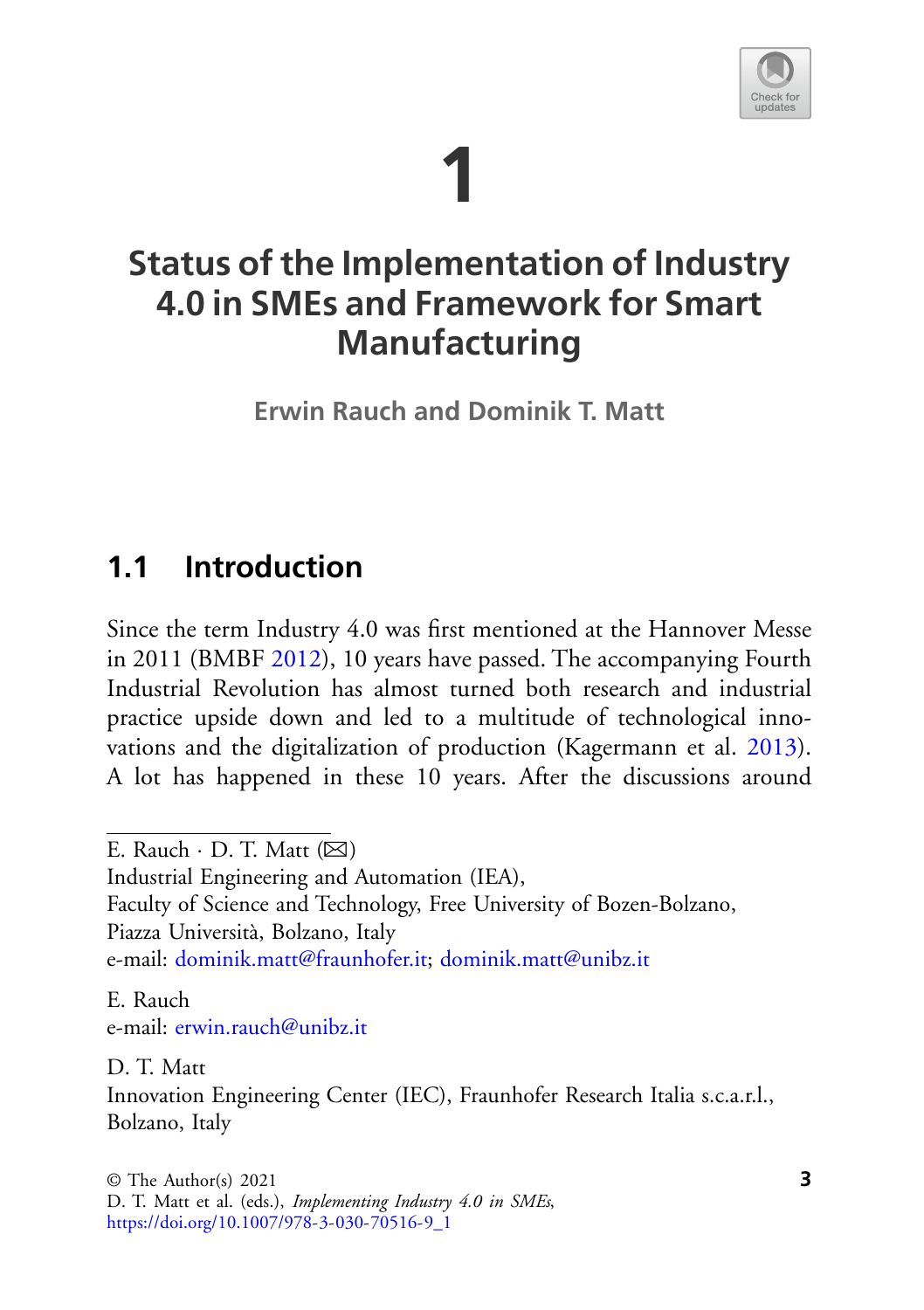Industry 4.0 were initially still very much limited to Germany and later Europe, a look at the publications on this topic shows that the term was discussed worldwide, especially from 2016 onwards. The first years were largely dominated by discussing what the collective term Industry 4.0 means, how it can be defined and which core technologies support the fourth industrial revolution. From 2015 onwards, the first initiatives and national plans for the implementation and introduction of Industry 4.0 in industrial practice emerged, particularly in Europe. Such plans were mostly linked to financial support or tax relief in order to also prepare a financial incentive for companies to invest in new technologies (Matt and Rauch [2020\)](#page-21-0). At the same time as the national plans and initiatives, competence centers, research laboratories or demo-labs for the transfer of advanced technologies from research to practice have also been established in many cases.

"Smart Manufacturing" or "Smart Factory" are often used as synonyms for Industry 4.0. In particular, Industry 4.0 in combination with digitalization has ultimately also contributed to the formation of the term Digital Transformation (Deloitte [2015\)](#page-19-1). While Industry 4.0 refers primarily to the manufacturing industry, the concepts of digital transformation also apply to non-industrial sectors and contribute to the introduction of digital technologies and digital business models there. In recent years, the basic concepts of Industry 4.0 and digital transformation have also been transferred to many other areas. In 2016, for example, the term Society 5.0 was created with the overarching goal of increasing the well-being of society in the long term by means of new and advanced technologies and thus transferring many of the technologies into everyday life (Fukuda [2020\)](#page-20-1). Furthermore, many cities and regions have been working on digitalization strategies for several years in order to increase efficiency in the public sector and sustainability (Safiullin et al. [2019\)](#page-22-0). With the pressure to introduce Industry 4.0 technologies in companies, there is also a shortage of skilled workers with appropriate knowledge in these technologies. This has led most education systems to adapt their curricula and content to these new developments. Such developments have often been referred to as Education 4.0 (Hussin [2018\)](#page-20-2) or, for the engineering sector, Engineering Education 4.0 (Morandell et al. [2019\)](#page-21-1). The latest trend that has been emerging for a few years is the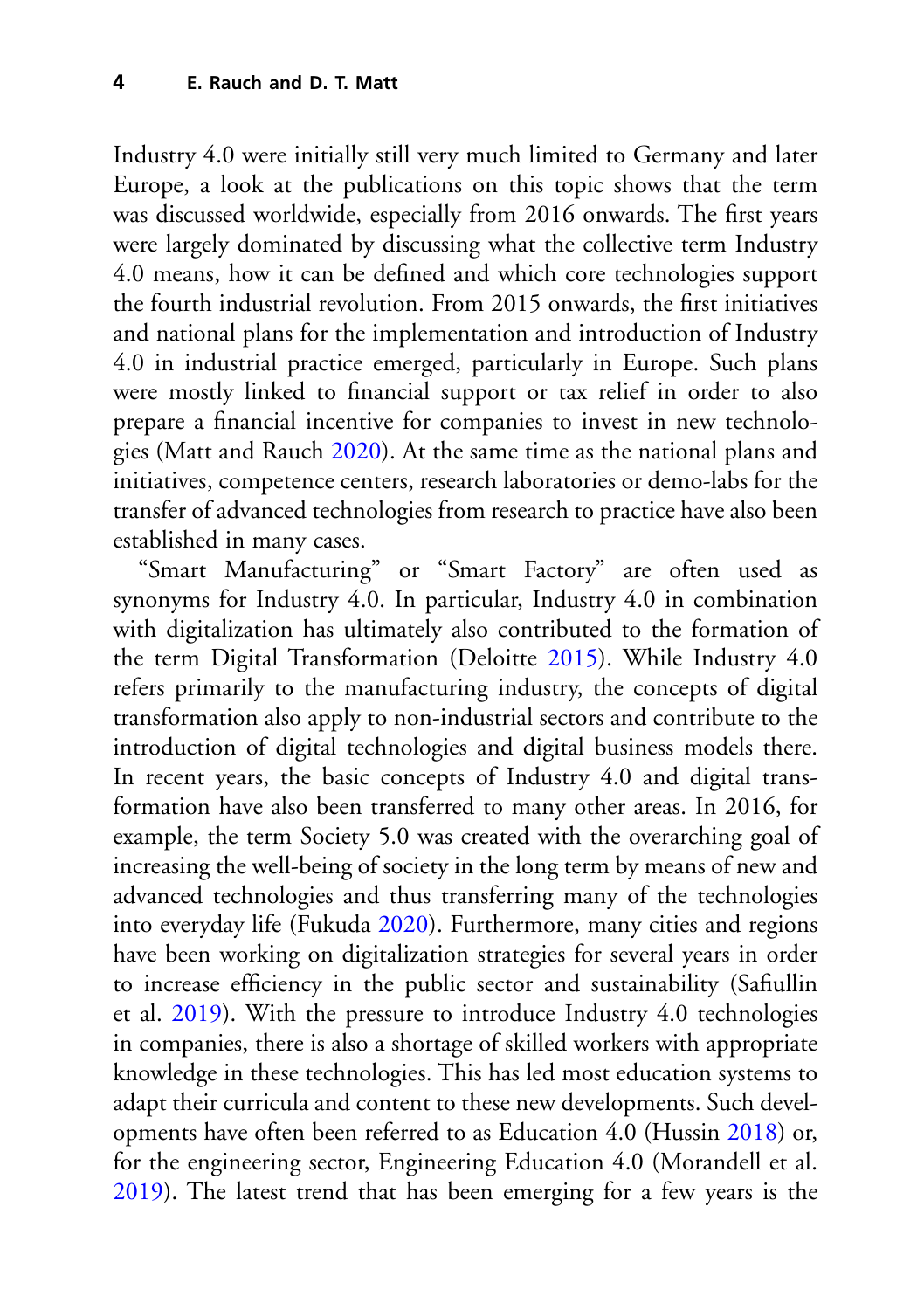introduction of artificial intelligence in companies. In the field of manufacturing, too, opportunities are currently being sought to introduce established AI methods for the optimization of production processes and to explore the range of possible applications (Woschank et al. [2020;](#page-22-1) WMF [2020\)](#page-23-0).

In this now ten-year development around Industry 4.0, research on the introduction of Industry 4.0 in SMEs has also increased significantly. Especially from 2017 onwards, partly due to the launch of an important EU H2020 MSCA RISE project entitled "SME 4.0 - Industry 4.0 for SMEs" (Rauch et al. [2018\)](#page-22-2), the research work regarding SMEs has significantly increased year by year. In these years, a lot of research has been done on which technologies are particularly suitable for SMEs (Prause [2019\)](#page-22-3), which prerequisites and limitations SMEs have when introducing Industry 4.0 (Masood and Sonntag [2020\)](#page-21-2), and which tools facilitate a successful introduction (Matt et al. [2018;](#page-21-3) Rauch et al. [2020a\)](#page-22-4). One objective of this chapter is to determine the status of Industry 4.0 implementation in SMEs. This will provide an overview of how far the implementation of Industry 4.0 has progressed and which empirical or case study-based studies exist to date that report on the impact and effects of Industry 4.0 on the performance of SMEs. Based on this and previous research by the authors, a modular framework model is created to facilitate SME manufacturers to introduce smart manufacturing in their companies. The presented framework is accompanied by a stage model that supports the step-by-step implementation in SMEs. Finally, future developments will be addressed to prepare SMEs for the challenges of the future. For this purpose, the term "Industry 4.0+" is introduced, which describes the next level of Industry 4.0 for the next five to ten years.

Based on the objectives described above, the following research questions are defined for this chapter:

- *RQ1: What is the status of the application and implementation of Industry 4.0 in SMEs?*
- *RQ2: What frameworks and guidelines can SMEs use to successfully implement smart manufacturing?*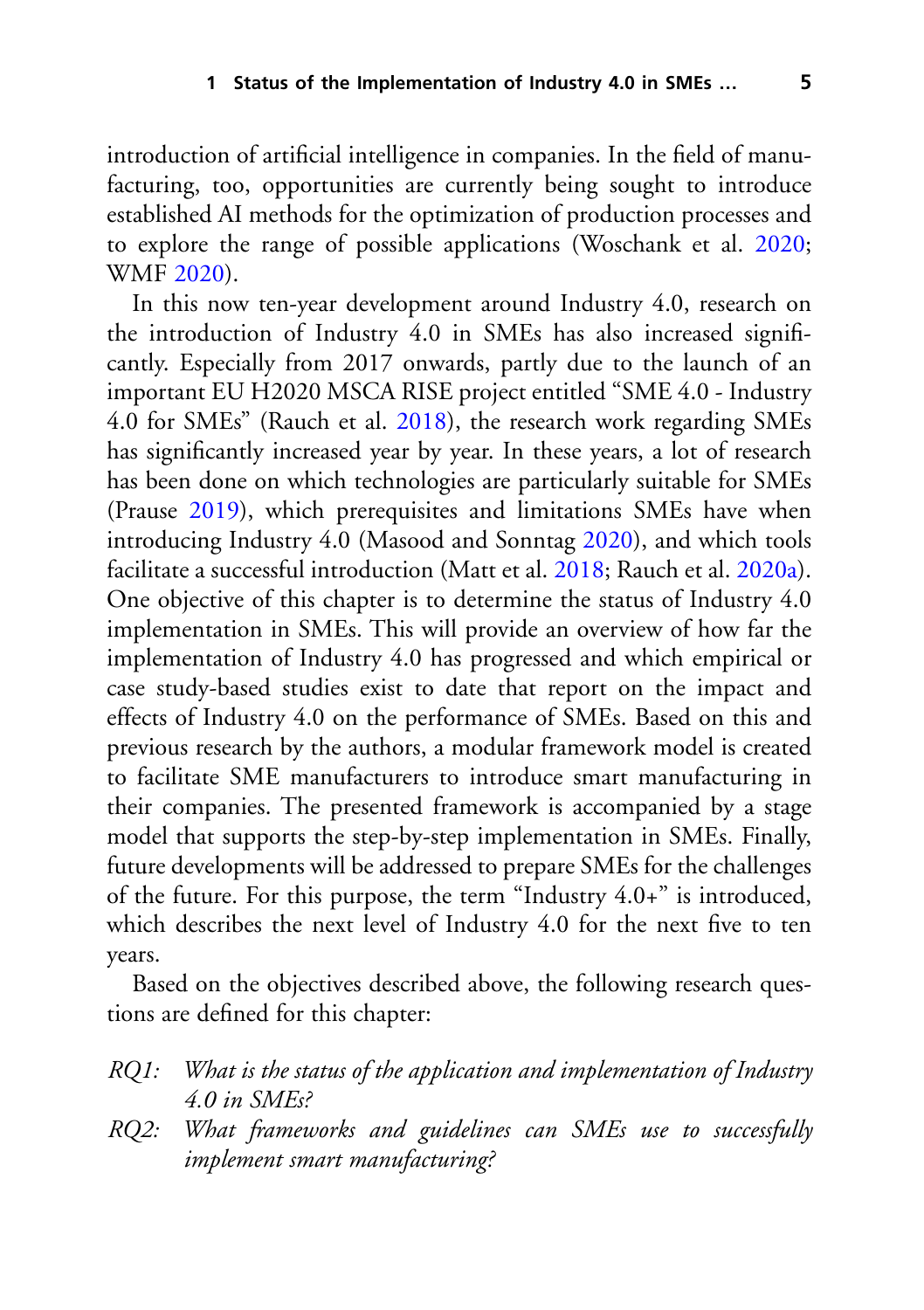#### *RQ3: What are the medium and long-term challenges SMEs will have to face in the future?*

The chapter is structured as follows. After the introduction to the topic in Sect. [1.1,](#page-0-0) Section [1.2](#page-3-0) describes the status of the introduction of Industry 4.0 in SMEs based on literature research. Section [1.3](#page-10-0) then shows the modular framework model for SME manufacturers. Finally, Sect. [1.4](#page-16-0) gives an outlook on the future challenges in the context of Industry 4.0+.

## <span id="page-3-0"></span>**1.2 Status of Industry 4.0 Implementation in SMEs**

## **1.2.1 Review of Literature on Industry 4.0 Implementation in SMEs**

In order to investigate the current state of adoption of Industry 4.0 technologies in SMEs, a literature review was conducted based on scientific papers. For the search, the database Scopus was used and the following keywords in title, abstract and keywords were searched: ("SME" OR "small and medium-sized" OR "small and medium-sized") AND (implementation OR adoption OR introduction) AND "industry 4.0". Afterwards the identified works were reduced to papers from the last two years 2019–2020 and screened for relevant papers for this research.

Table [1.1](#page-4-0) summarizes the results of various studies on the application of Industry 4.0 technologies in SMEs. The search in literature has been conducted at the end of December 2020 (20 December 2020) therefore the search includes mostly all published works in these two years. The results of the evaluation of the individual technologies in the studies have different evaluation scales and were therefore classified by the authors for this comparison as follows: low (low application), medium (medium application), and high (high application).

Ghobakhloo and Ching [\(2019\)](#page-20-3) conducted a study in Iranian and Malaysian SMEs to investigate the adoption of Industry 4.0 technologies. According to them, the most widely adopted Industry 4.0 technologies in SMEs are the following. First, the use of cloud data and storage by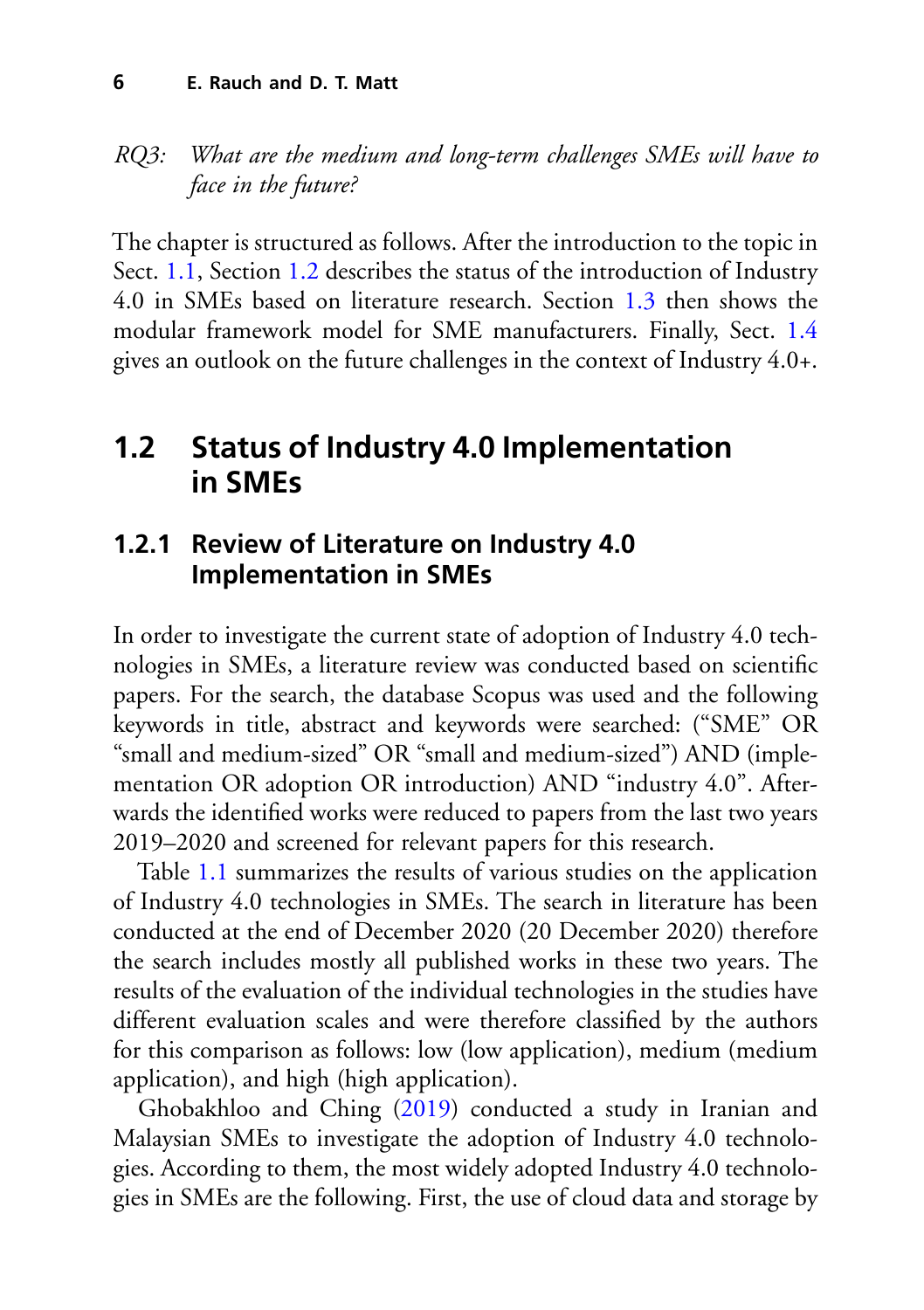<span id="page-4-0"></span>

| Table 1.1 Adoption of Industry 4.0 technologies in SMEs based on surveys in different countries/regions |                     |               |                   |        |                 |                        |                            |                      |                       |                |                    |
|---------------------------------------------------------------------------------------------------------|---------------------|---------------|-------------------|--------|-----------------|------------------------|----------------------------|----------------------|-----------------------|----------------|--------------------|
|                                                                                                         | Ghobakhloo          | Cimini        | Rauch             | Ş      | Kilimis         | Yu and                 | Pech<br>and                | Gergin               | Türkes                | Ingaldi<br>and |                    |
|                                                                                                         | and Ching<br>(2019) | et al.        | et al.<br>(2020a) | et al  | et al.          | Schweisfurth<br>(2020) |                            | et al.               | et al.                | Ulewicz        | Overall            |
|                                                                                                         | lran-               | (2020)        | taly-             | (2020) | (2019)          | Denmark-               | Vrchota<br>(2020)<br>Czech | (2019)               | (2019)                | (2020)         | rating             |
| Technology                                                                                              | Malaysia            | <b>Italy</b>  | Austria           | Korea  | Germany Germany |                        | Republic Turkey            |                      | Romania Poland        |                |                    |
| Advanced                                                                                                | Medium              | Medium Medium |                   | High   | Medium Medium   |                        | Medium High                |                      | Чigh                  | Medium Medium  |                    |
| Automation and<br>Robotics                                                                              |                     |               |                   |        |                 |                        |                            |                      |                       |                |                    |
| Additive                                                                                                | <b>NOT</b>          |               | <b>No7</b>        |        |                 | Low                    | <b>NOT</b>                 | <b>No7</b>           | Low                   | Medium Low     |                    |
| Manufacturing<br>(AM)                                                                                   |                     |               |                   |        |                 |                        |                            |                      |                       |                |                    |
| Simulation                                                                                              | Medium              |               | Medium Medium     |        | Medium          | Medium                 |                            | Medium Medium        |                       |                | Medium             |
| Virtual/Augmented<br>Reality (VR/AR)                                                                    | No7                 | Low           | <b>NOT</b>        |        |                 | $\frac{8}{10}$         | ŠΣ                         | Low                  | $\sum_{i=1}^{\infty}$ |                | Š                  |
| Data Integration<br>Horizontal/Vertical                                                                 | 들                   |               | 들                 | Aigh   | High            | Нідh                   | High                       |                      | Чigh                  | 슬              | 들                  |
| Industrial Internet<br>of Things (lloT)                                                                 | Aigh                | Aigh          | δŇ                | High   | Medium          | <b>No7</b>             |                            | Medium Medium Medium |                       | нідh           | to high<br>Medium  |
| Cloud Computing                                                                                         | 소<br>도              |               | High              |        |                 |                        | Medium                     |                      | <b>No7</b>            |                | High               |
| Cybersecurity                                                                                           | Medium              | NO-           | Medium            |        |                 | 들들                     |                            | Medium Medium        |                       | Нigh           | Medium             |
| <b>Big Data Analytics</b>                                                                               | Medium              | High          | Medium            | Medium |                 | $\sum_{i=1}^{n}$       | High                       | <b>MOT</b>           | 6.<br>도               |                | to high<br>Vledium |
| Intelligence (AI)<br>Artificial                                                                         | <b>NOT</b>          |               | No7               | Low    |                 |                        |                            |                      | Low                   | Mo7            | Σoν                |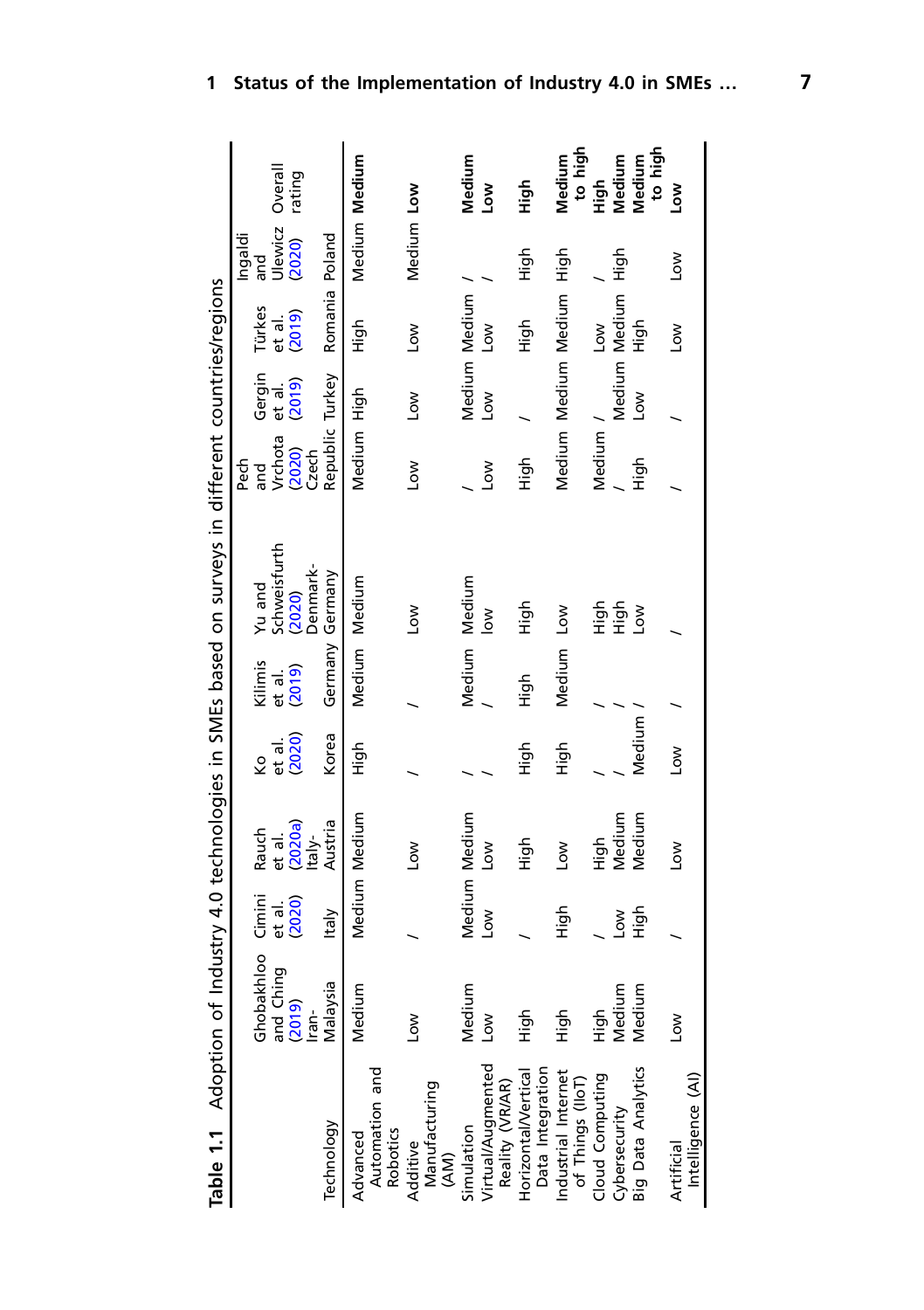changing inhouse software as well as data storage in cloud-based services. Secondly, many SMEs invested already in horizontal/vertical data integration by introducing basically Enterprise Resource Planning (ERP) systems for the management of data on the business process level. Many of them have already started also to introduce Manufacturing Execution Systems (MES) for production planning and control. The third technology mostly adopted by SMEs is Industrial Internet of Things (IIoT) equipping legacy machines with actuators and sensors for data collection and introducing machine and process control systems like programmable logic controllers (PLC) or supervisory control and data acquisition (SCADA). This allows SMEs to monitor the status of manufacturing systems in real-time. According to their study many SMEs are already on a good way to adopt advanced automation and robotics like mobile and collaborative robots. The same is for cybersecurity, data analytics and simulation. SMEs are already using the basic technologies available on the market (e.g. firewall, antivirus, virtual private network, etc.) to protect their businesses from cyberattacks. Further, they are moving toward data analytics although in most of the cases based on simple and commercially available data monitoring and analysis tools, while the use of machine learning or more complex artificial intelligence technologies is still in its infancy in SMEs. For simulation, two kinds of simulation need to be differentiated. While SMEs are already using advanced computer-aided design and engineering software (CAD and CAE) for doing simulations with digital models of parts and products they still do not yet use simulation software for manufacturing or logistics purposes (e.g., discrete event simulation) as they are costexpensive. According to the authors, in addition to artificial intelligence there are other two technologies not yet exploited well by SMEs: additive manufacturing and virtual and augmented reality (VR/AR). The reason therefore might be that additive manufacturing of metal materials is still very cost-expensive while additive manufacturing of plastic materials (not rapid prototyping) is not of such great importance for many producing SMEs. The low rate of adoption of VR/AR is surprising as VR/AR headsets are available for an affordable price. The reason might be related to missing qualifications of the staff in SMEs in order to use or develop VR and AR models/environments. Further, the authors observed that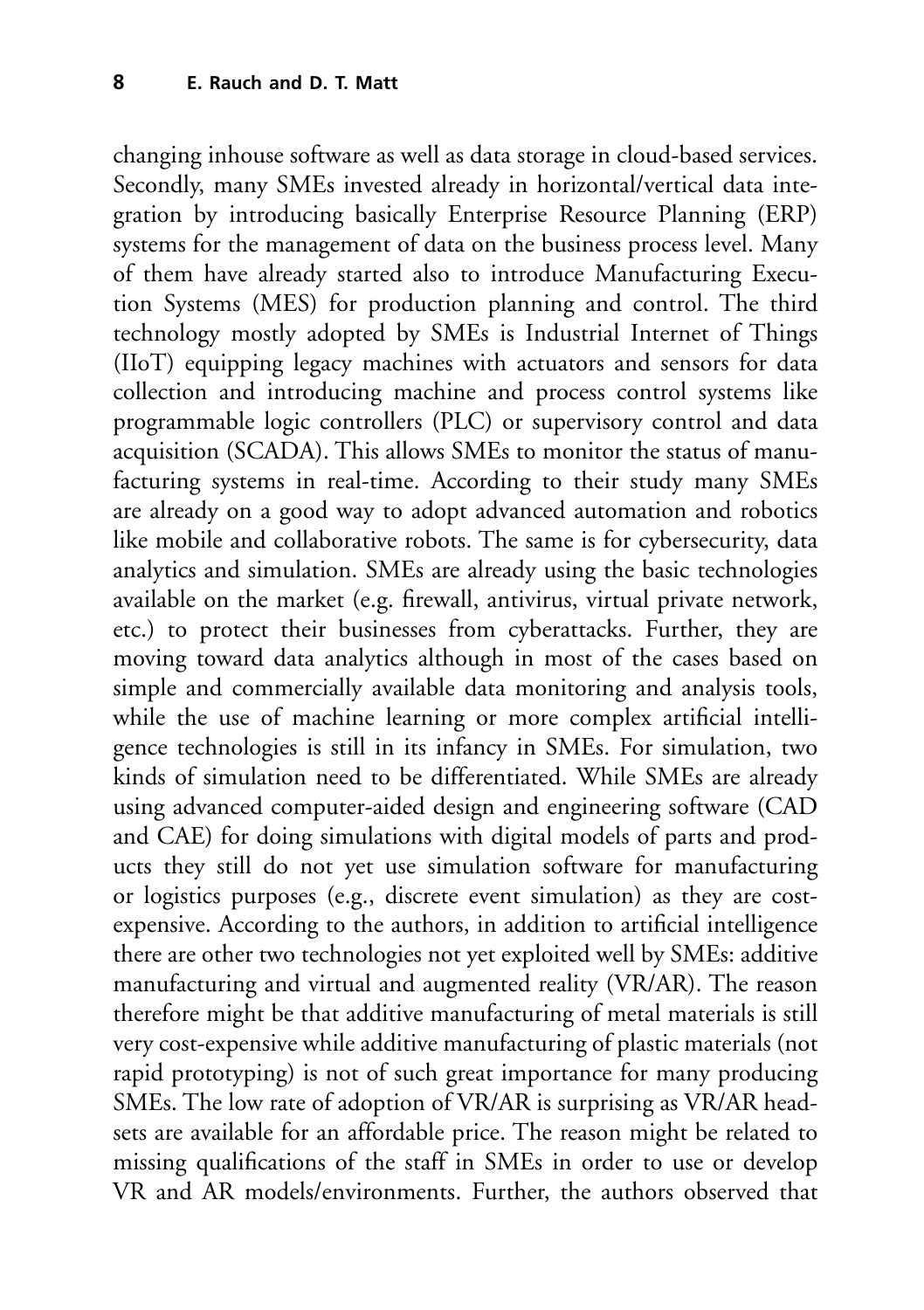implementers of AI, VR/AR, autonomous robots believe these applications provide them with organizational improvement and productivity. Results, however, showed that perceived costs have a significant negative influence on SMIDT adoption. It was observed that higher perceived cost has resulted in non-adoption of complex Industry 4.0 technologies including VR/AR, AI, additive manufacturing, ERP, industrial sensors, and machine and process controllers. This finding is in line with the majority of prior literature introducing the implementation costs as a major barrier to Industry 4.0 adoption by SMEs.

Cimini et al. [\(2020\)](#page-19-2) conducted a study in several Italian SMEs. In their study, they include only a limited number of Industry 4.0 technologies. Basically, it is confirmed that Industrial IoT is already implemented by most of the SMEs. Different to the previous reference, the use of big data analytics is rated as high. It is further confirmed that the level of the use of advanced automation and robotics solutions and simulation can be rated as medium. It is also confirmed that VR and AR are only implemented at a very low level. In contrast to the aforementioned reference, cybersecurity is classified as low.

The authors itself conducted an assessment of Industry 4.0 in 13 SMEs from the Italy-Austrian border region (Rauch et al. [2020a\)](#page-22-4). Data integration (ERP and MES) as well as cloud computing are reported as highly adopted Industry 4.0 technologies. Advanced automation and robotics, simulation, big data analytics and cybersecurity have been assessed as medium-level adopted technologies. VR/AR, additive manufacturing and artificial intelligence are (similar to other studies) technologies with a low adoption in SMEs. Further also IIoT is assessed as not widely adopted technology different to most of the other studies summarized in Table [1.1.](#page-4-0)

Ko et al. [\(2020\)](#page-21-4) conducted a survey with responses from 113 Korean SMEs. According to their results, advanced automation and robotics like autonomous robots are highly adopted. The same is for horizontal/vertical data integration through ERP and MES systems for production planning and control and for IIoT based on tracking and tracing of products. Data analytics in sense of predictive maintenance is adopted at a medium level while artificial intelligence is at a very low level in SMEs.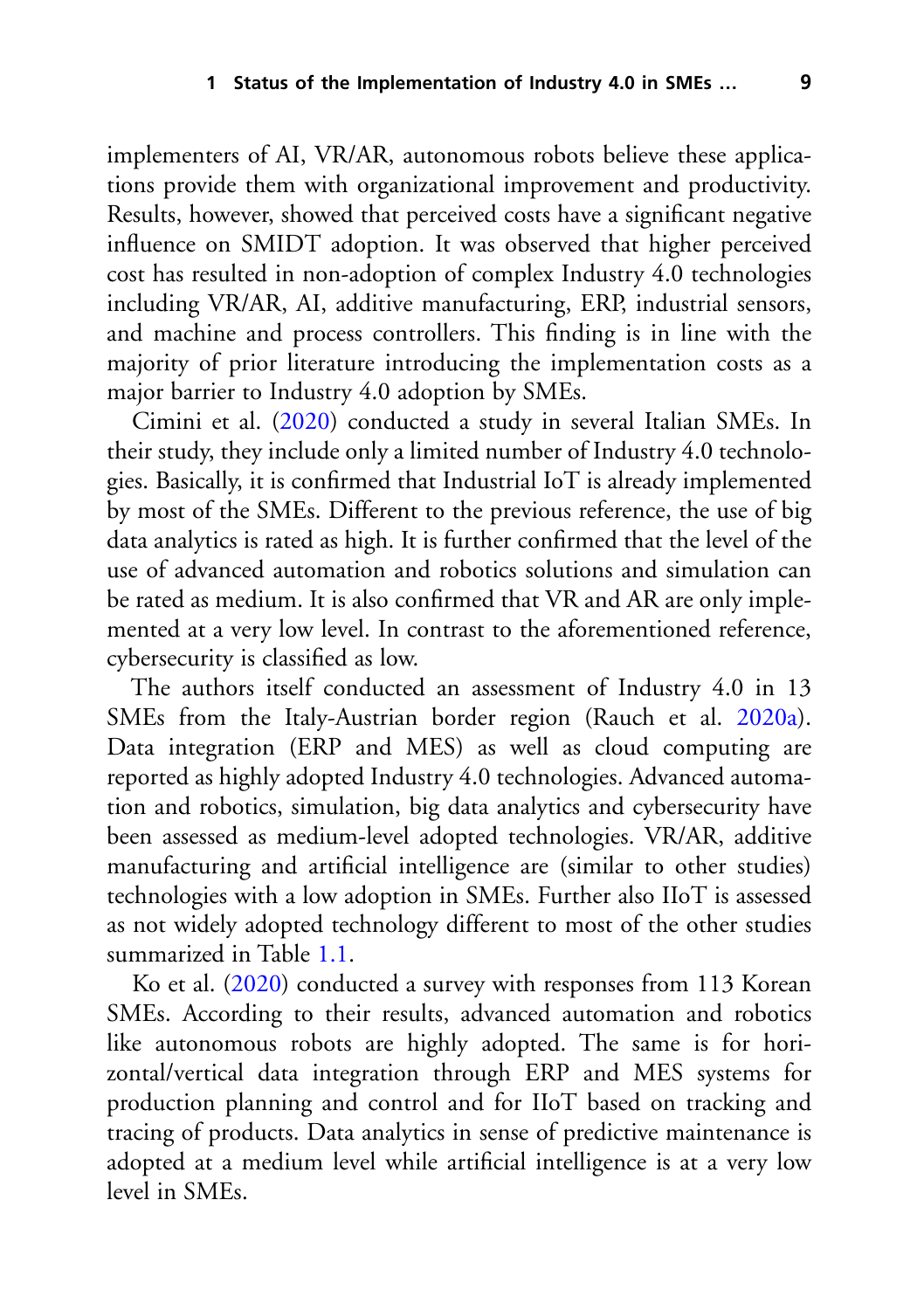Kilimis et al. [\(2019\)](#page-20-4) describe in their work the results of a study in German SMEs. The most adopted technology is related to horizontal/vertical data integration in sense of the introduction of ERP or other advanced IT systems for production planning and control. Advanced automation and robotics, manufacturing simulation as well as digitalization technologies (IIoT) are adopted at a medium level.

Yu and Schweisfurth [\(2020\)](#page-23-1) investigated the adoption of Industry 4.0 technologies in the Danish-German border region. The interests in additive manufacturing, VR/AR, big data analytics and IIoT are relatively low. A moderate number of SMEs use simulation and advanced robots. Those technologies, which have reached a high degree of implementation in the sample are data integration, cloud computing and cybersecurity.

Pech and Vrchota [\(2020\)](#page-22-5) conducted a comprehensive questionnairebased study on Industry 4.0 adoption in 186 SMEs. According to their results the introduction of ERP and MES software systems as well as data analysis are adopted in most of the SMEs. Advanced automation and robotics are implemented at a medium level. The same is for the introduction of IIoT and cloud computing. Additive manufacturing and VR/AR were implemented only on a low level in the participating companies.

Gergin et al. [\(2019\)](#page-20-5) implemented a survey in 588 SMEs in Turkey. Advanced automation and robotics technologies in sense of automation are implemented by many SMEs (high level). Simulation, IIoT and cybersecurity are implemented at a medium level. Additive manufacturing, big data analytics and VR/AR are implemented only by a few companies and are therefore at a low level.

Türkes et al. [\(2019\)](#page-22-6) conducted a survey with 176 participating SMEs from Romania. Advanced automation and robotics, horizontal/vertical data integration and big data analytics are the most adopted technologies. Many companies (medium level) adopt simulation, IIoT and cybersecurity. The lowest level of adoption is reported for additive manufacturing, VR/AR, cloud computing and artificial intelligence. While the others are in line with what has been reported in other studies, there is a different opinion regarding cloud computing technologies.

Ingaldi and Ulewicz [\(2020\)](#page-20-6) describe the results of a survey conducted in 187 SMEs from Poland. Data integration, IIoT and cybersecurity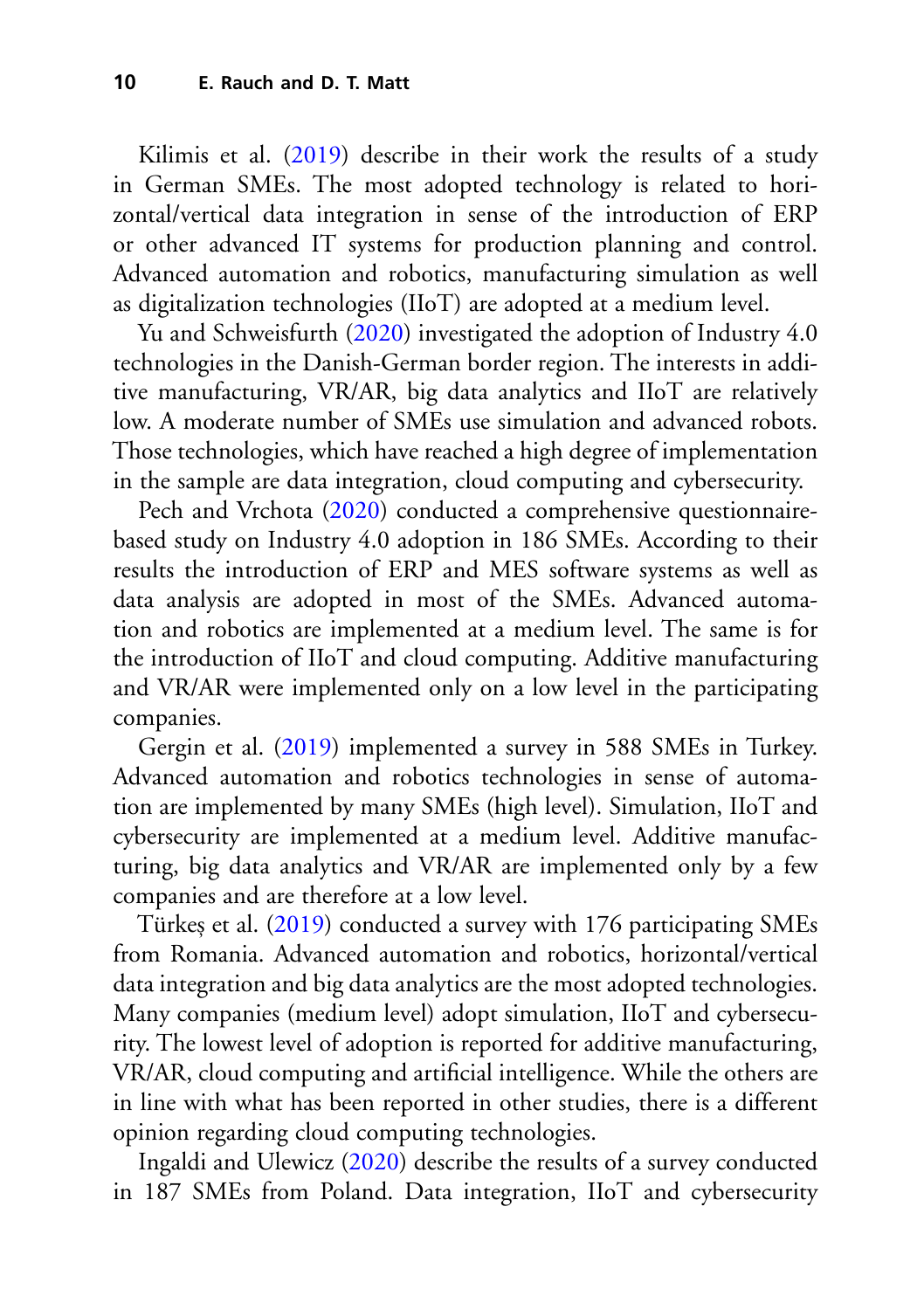are identified as widely adopted technologies in SMEs, while advanced automation and additive manufacturing are at a medium level of adoption. As reported in many other studies, artificial intelligence is implemented only in a few SMEs.

## **1.2.2 Summary on the Adoption of Industry 4.0 Technologies in SMEs**

Based on the results of the literature-based comparison of ten different studies on the adoption of Industry 4.0 technologies, we can summarize the following results:

- **High:** horizontal/vertical data integration, cloud computing,
- **Medium to High:** industrial internet of things, big data analytics,
- **Medium:** advanced automation and robotics, simulation, cybersecurity,
- **Low:** additive manufacturing, virtual and augmented reality, artificial intelligence.

However, with respect to this analysis, the following limitations must be considered. The presented studies in Table [1.1.](#page-4-0) were mainly conducted in European countries, while no clear data were available on other major economic powers such as China, United States, Canada, Brazil or Southeast Asia. In addition, the categorization of SMEs and their differentiation from large companies differ in some cases in the individual studies.

Nevertheless, the comparison carried out gives a good picture of the current situation with regard to the introduction of Industry 4.0 technologies in SMEs. Based on this overview, it becomes clear where SMEs have already successfully embarked on a good path and which technologies currently still need time for successful implementation. This includes advanced IT systems for data integration such as ERP systems, supply chain management systems, MES software and other technologies like RFID or new sensors that enable a seamless data flow. Cloud computing solutions are also already established and consolidated technologies that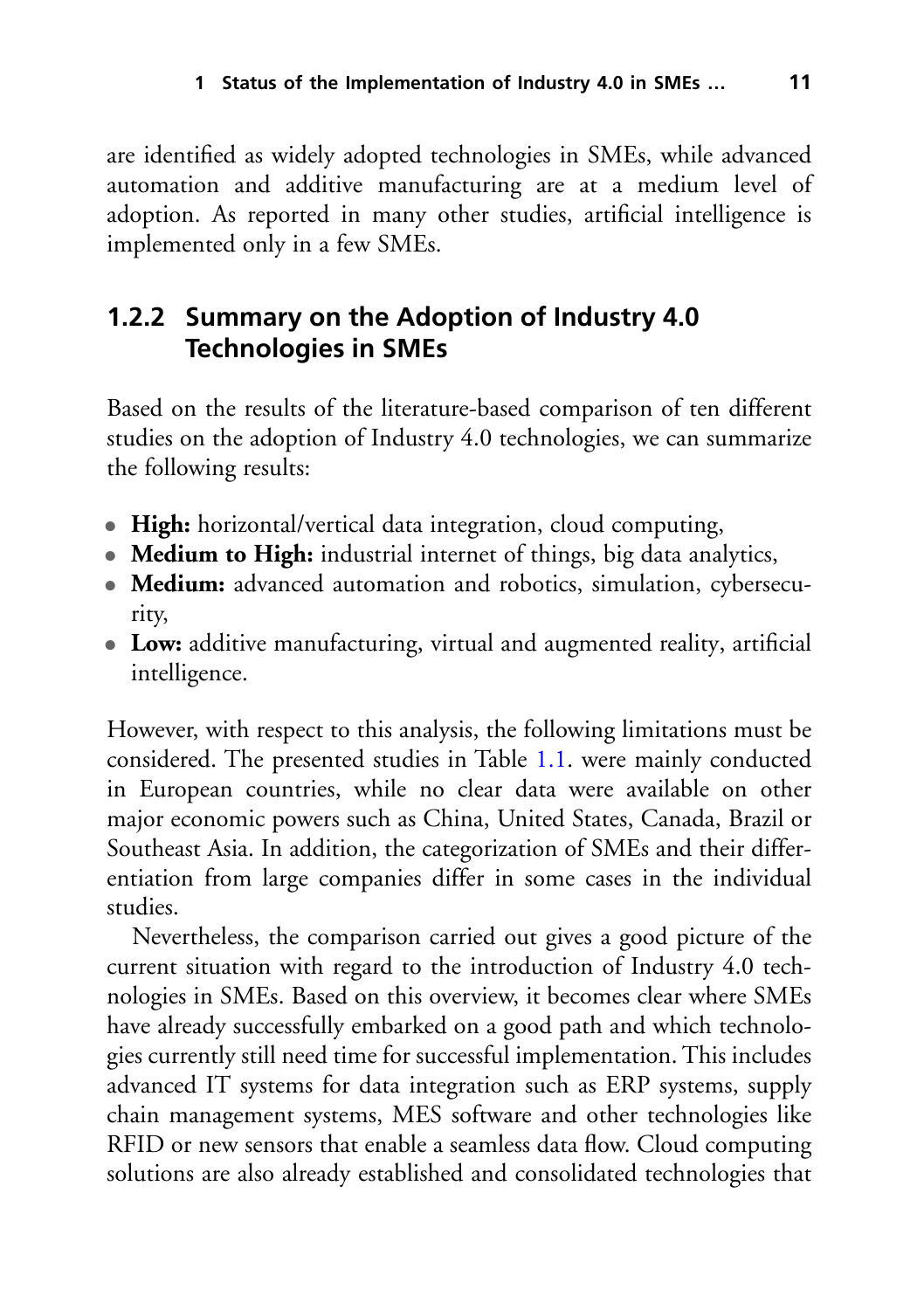have been used at all levels of the enterprise for several years due to their ease of implementation and cost-saving potentials.

There could be identified two technologies with a great potential for SMEs. These are IIoT and big data analytics. With the use of already available data in the company, these technologies can help to achieve real-time monitoring of the status of machines and entire manufacturing systems and also uncover optimization potential using data analytics methods and thus drive data-driven innovation. Due to the current dynamics and constantly new providers of software and services in this area, it is also becoming easier for SMEs to introduce these technologies.

Furthermore, there is the group with a medium level of implementation such as advanced automation and robotics, simulation and cybersecurity. In the field of advanced automation and robotics, mobile and collaborative robots will increase in the near future, as they offer ideal conditions for SME-typical flexible production. In the area of simulation, a distinction must be made between simulation systems for production and those for product development. While there is currently already a wide range of inexpensive or free software for CAE, this range is still much smaller in the area of factory planning and production system planning software. In the future, it is expected that open or less expensive software will also enable the creation of digital twins for SMEs. Cybersecurity seems to be implemented at a very good level. It can be assumed that increasing digitization will lead to even more risks and that SMEs, together with their external IT partners, will have to constantly rethink and adapt their cybersecurity situation.

With regard to those technologies that currently have a low level of application, different arguments can be made. Based on the articles read and our own experience from research with SMEs, it is assumed that additive manufacturing will only play a greater role for SMEs once the investment costs for manufacturing equipment for additive manufacturing of metals drops significantly. Virtual and augmented reality seem to be of little interest to SMEs despite favorable hardware prices. Artificial intelligence, on the other hand, promises great potential for SMEs as well, but still requires several years of research to make the leap into broad industrial application.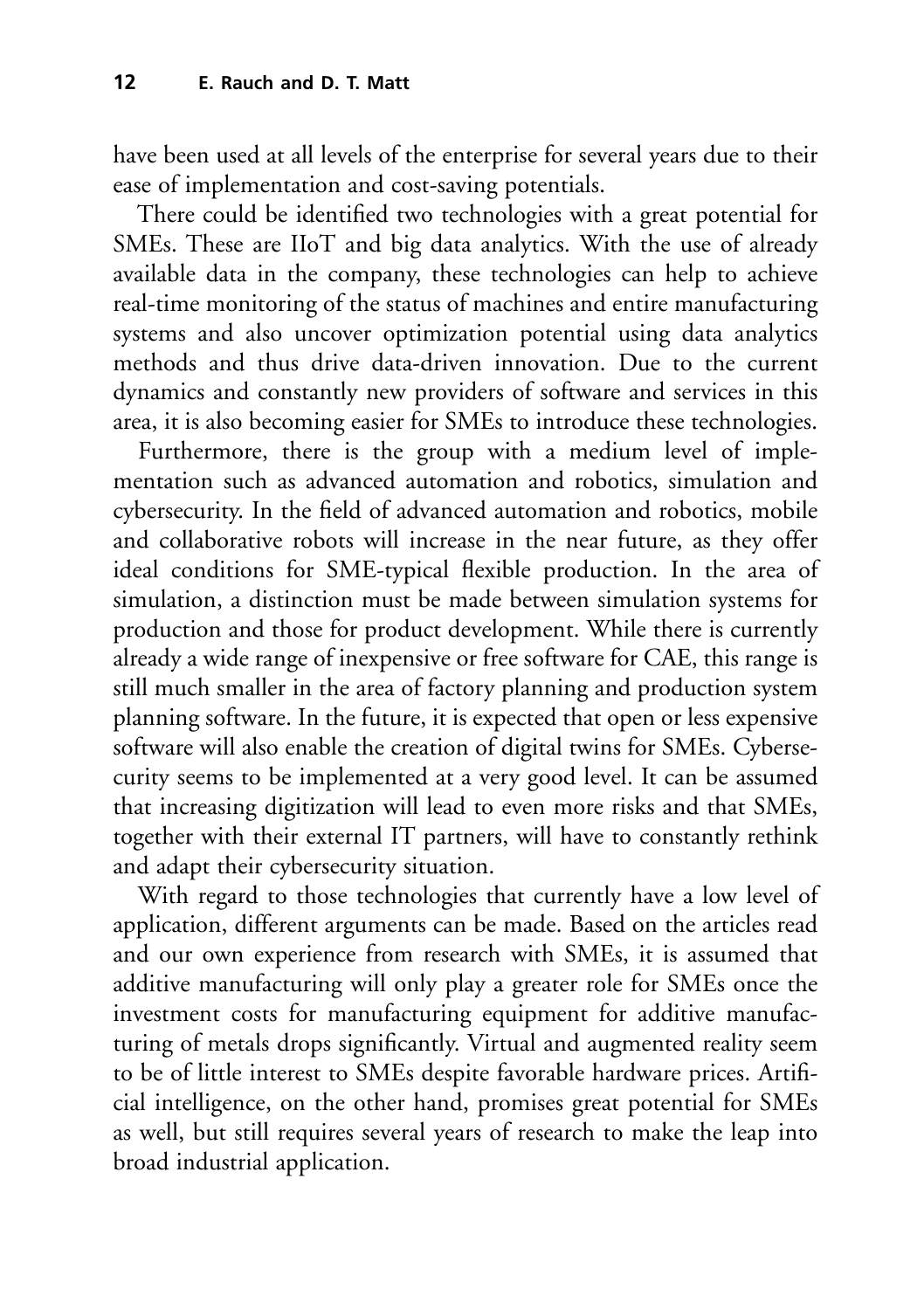Further, Masood and Sonntag [\(2020\)](#page-21-2) conducted a survey-based study to identify benefits and complexity-based challenges related to Industry 4.0 technologies introduced in SMEs. According to their study, the following technologies provide a high benefit although linked to a high effort and complexity in introducing them: (1) data integration (like ERP/MES), (2) big data and analytics, (3) artificial intelligence (machine learning and deep learning) and (4) advanced robotics. The following technologies also provide a high benefit while complexity is low ("low hanging fruits"): (5) cyber-physical and embedded systems, (6) simulation, (7) predictive maintenance, (8) additive manufacturing and (9) sensors. Further, the following listed technologies provide a limited benefit and are easy to implement: (10) IIoT and (11) cloud computing.

Based on these findings and previous research of the authors, the following Sect. [1.3](#page-10-0) provides guidelines and a modular framework for introducing highly adaptable and smart manufacturing systems in SMEs.

## <span id="page-10-0"></span>**1.3 Framework and Guidelines for Smart Manufacturing in SMEs**

#### **1.3.1 Axiomatic Design Guidelines for Implementing Industry 4.0 in SMEs**

Based on previous research reported in Rauch et al. [\(2020b\)](#page-22-7), the authors developed and adapted a set of coarse design guidelines for implementing smart manufacturing in SMEs by using an Axiomatic Design based topdown approach (Brown [2020\)](#page-19-3). In the following, this set of guidelines are broken down indicating also the most promising Industry 4.0 technologies. On the highest level (Level 0), the following functional requirement (FR) and design parameter (DP) have been defined:

- $FR<sub>0</sub>$  Create a smart and highly adaptable manufacturing system for SMEs
- $DP<sub>0</sub>$  Design guidelines for a smart and highly adaptable manufacturing system for SMEs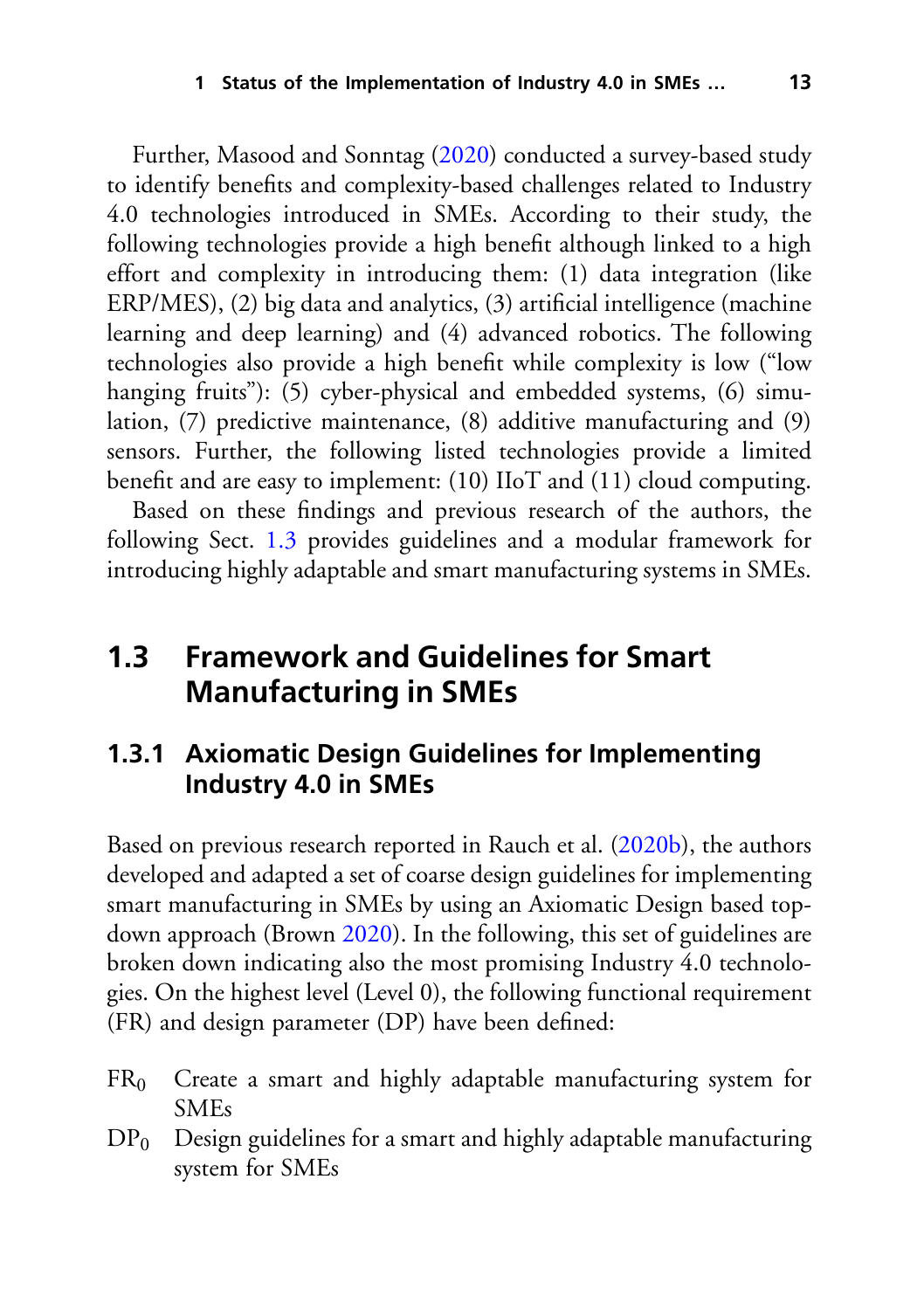The abovementioned highest-level FR-DP pair can be further decomposed into the following top-level FR-DP pairs (Level 1).

- $FR<sub>1</sub>$  Adapt the manufacturing system very quickly in a flexible way  $DP<sub>1</sub>$  Changeable and responsive manufacturing system
- Changeable and responsive manufacturing system
- FR2 Make the manufacturing system smarter
- DP<sub>2</sub> Industry 4.0 technologies and concepts

The top-level FR-DP pairs, describing the main goals in sense of a highly adaptive and a more intelligent manufacturing system, can again be further decomposed into a set of FR-DP pairs on Level 2.

For  $FR<sub>1</sub>/DP<sub>1</sub>$  (adaptability of the manufacturing system), the decomposition is as follows.

 $FR<sub>1.1</sub>$  Change and reconfigure the system with low effort

DP1.1 Flexible and changeable SME manufacturing system **(advanced and autonomous robotics, additive manufacturing)**

- FR2.1 React immediately to changes
- DP2.1 Responsive SME manufacturing system **(computer vision)**

For  $FR<sub>2</sub>/DP<sub>2</sub>$  (smartness of the manufacturing system), the decomposition is as follows

- FR2.1 Create data in manufacturing systems
- DP2.1 Multi-sensor data fusion **(sensor technologies)**
- $FR<sub>2.2</sub>$  Store and manage data in manufacturing systems
- DP2.2 Innovative storage systems with capabilities for big data **(cloud computing)**
- $FR<sub>2.3</sub>$  Connect all elements in the system to get real-time data
- DP2.3 Connectivity and interoperability to exchange data **(IIoT, horizontal/vertical data integration)**
- $FR_{2.4}$  Take advantage of data in the manufacturing system<br> $DP_{2.4}$  Smart data analysis (big data analytics, artificial in
- Smart data analysis (big data analytics, artificial intelligence)
- FR2.5 Create digital models to test, monitor and control manufacturing systems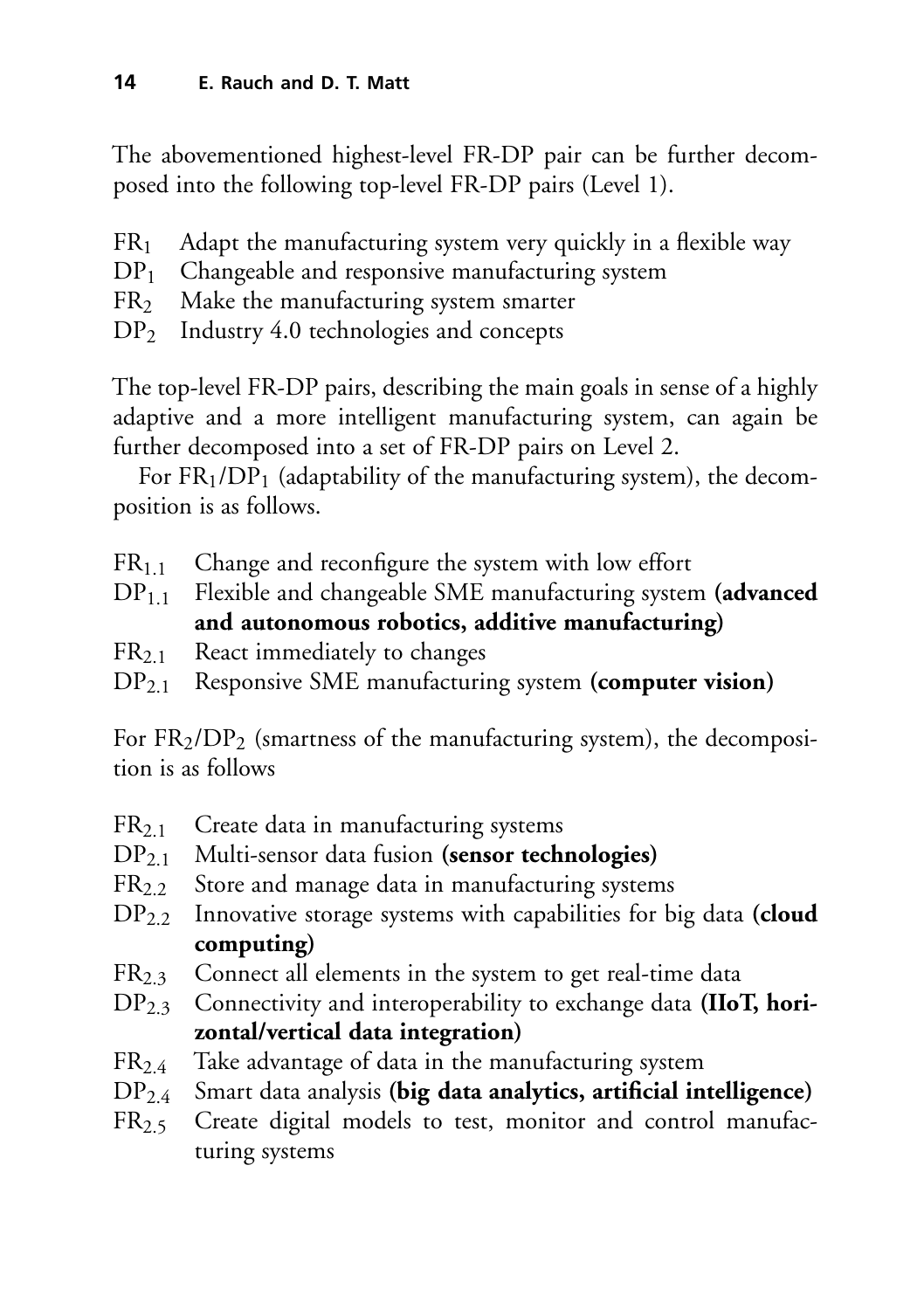- DP2.5 Digital twin of products and manufacturing systems **(simulation)**
- $FR_{2.6}$  Interact as human with the cyber-physical world<br> $DP_{2.6}$  Multimodal Human-machine interaction (virtual
- Human-machine interaction (virtual and **augmented reality)**
- FR<sub>2.7</sub> Provide appropriate protection against cyberattacks
- DP2.7 Cybersecurity solutions for SMEs **(cybersecurity)**

## **1.3.2 Framework for Highly Adaptable and Smart Manufacturing in SMEs**

Based on the design guidelines from the previous section, a framework is presented to help SMEs make their manufacturing systems highly adaptable and smart (see Fig. [1.1\)](#page-12-0). The framework is divided into a part that represents the physical world. This means the physical manufacturing system with its machines, which must be designed to be as flexible and changeable as possible in order to meet the need for increasing individualization and thus the trend toward mass customization. On the other hand, it is divided into a cyber-world that is driven by the digital transformation and aims to achieve a smart manufacturing system. In between



<span id="page-12-0"></span>**Fig. 1.1** Framework for highly adaptable and smart manufacturing systems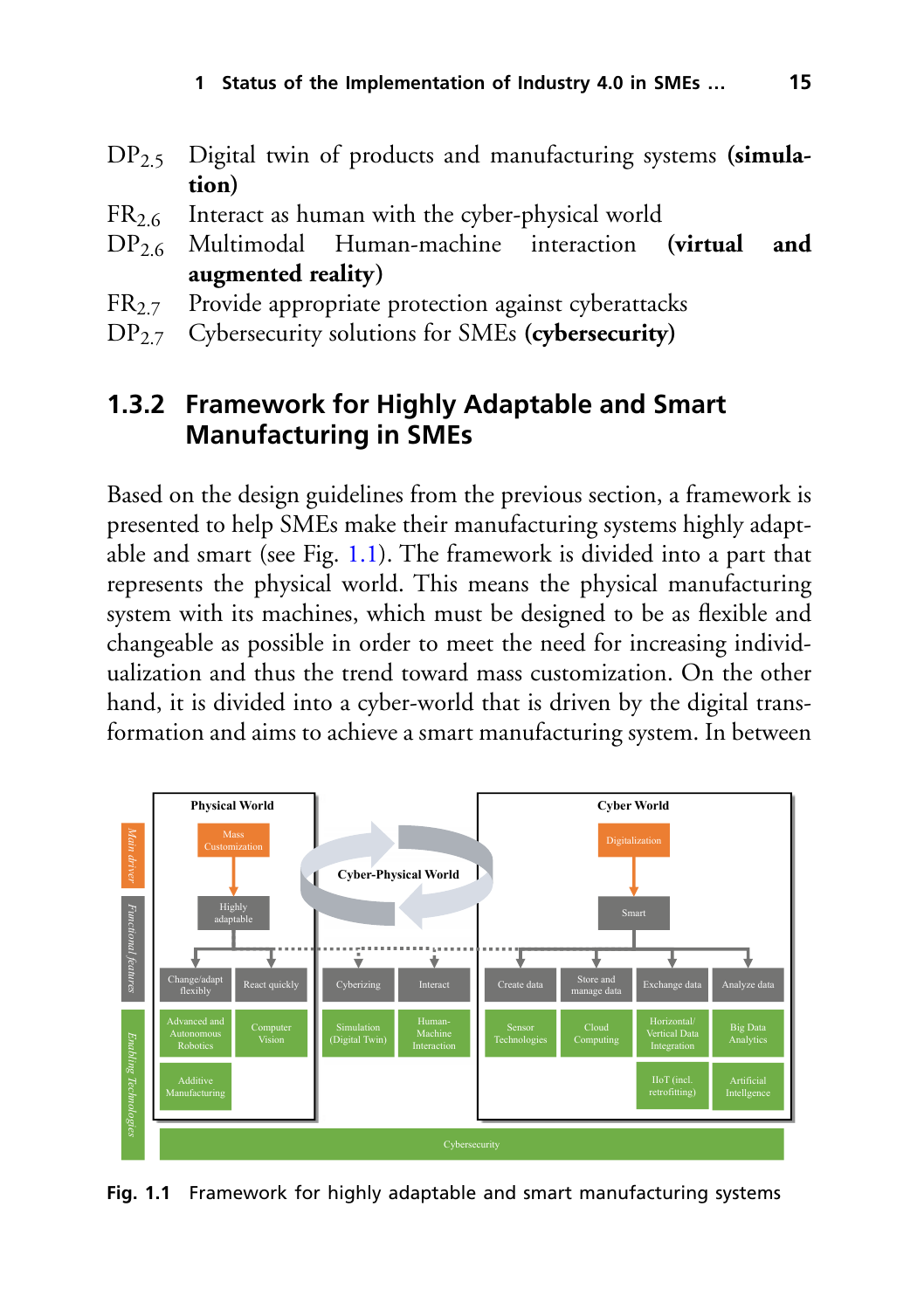lies what we also call cyber-physical production systems. For all three, the framework identifies functional features of future SME manufacturing systems. They should be flexible and responsive, able to cyberize the physical allowing human interaction as well as creating, managing, exchanging and analyzing data to improve manufacturing processes.

For each functional feature, the framework indicates the most promising and enabling technologies. In the physical world, autonomous mobile and collaborative robots fulfill the requirement to adapt manufacturing processes easily to a changing environment or changing products or variants (advanced and autonomous robotics). In addition, additive manufacturing provides a possibility to produce customized and complex geometries on demand. Computer vision technologies enable context awareness as well as scene understanding capabilities in order to identify changes in the production environment immediately and therefore react with high response.

In the cyber-physical world, simulation and advanced CAE technologies provide the basis for cyberizing the physical and thus create a digital twin of products, manufacturing systems and entire factories. The human can interact with such digital models by using multimodal human-machine interaction technologies like virtual and augmented reality.

In the cyber-world, data can be created by using sensor technologies and multi-sensor data fusion combining information from different sensors and thus providing a robust picture of the environment. Such kind of smart machines equipped with sensors create a huge amount of data that needs to be stored and managed. Cloud computing solutions provide the necessary data storage capabilities as well as the needed computing power for managing big data. This data needs to be exchanged with other machines in the manufacturing system as well as integrated with other higher-level advanced IT systems and databases. Here IIoT provides the necessary connectivity and interoperability while data integration systems allow a seamless data exchange from the business level systems (ERP or MES) to the machine level. Once data is created, stored and the ability for data exchange is available this data can be used to gather useful information for decision making and improvements. Big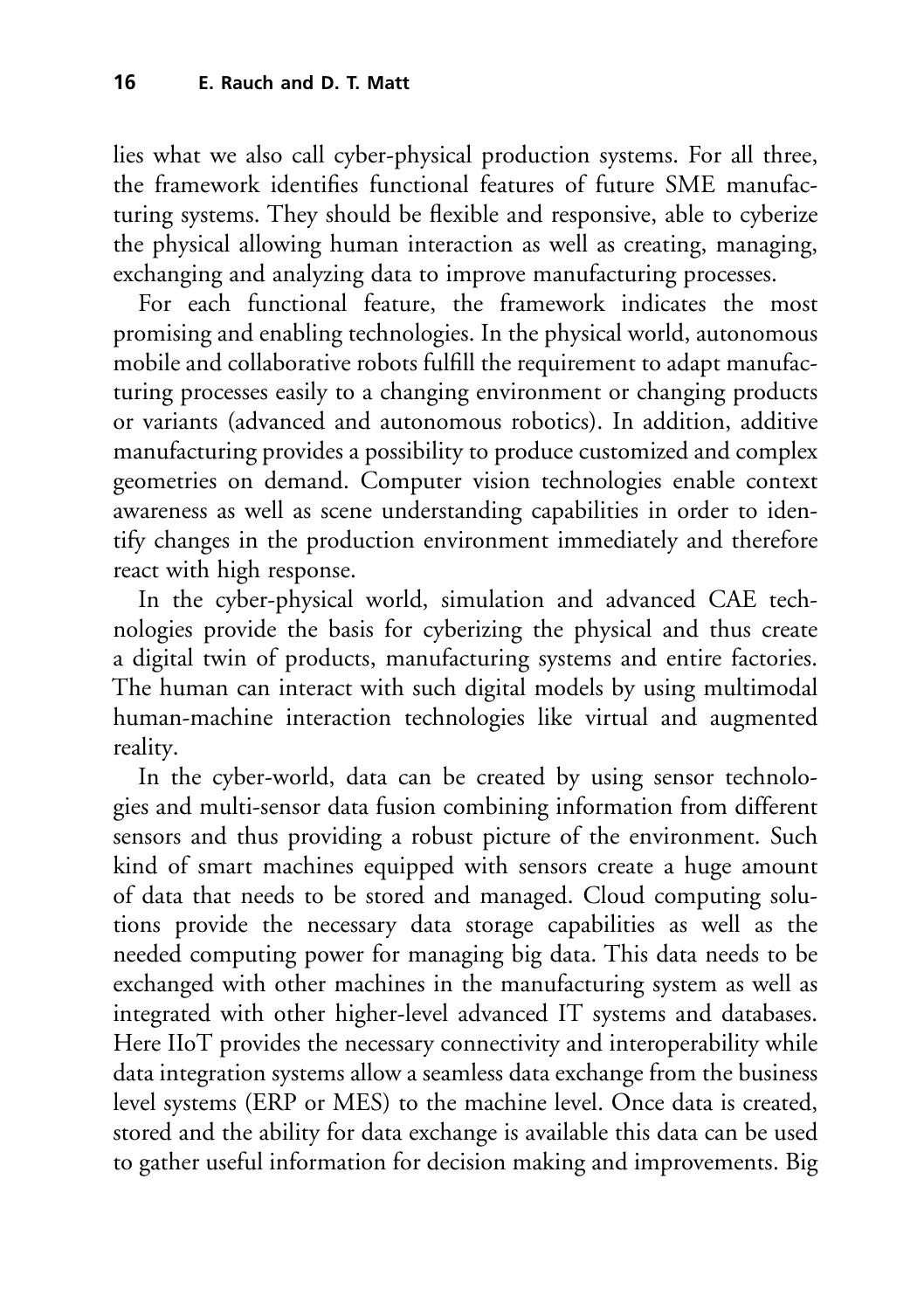data analysis techniques can be applied to analyze the data and artificial intelligence can be used to perform predictive analysis.

Due to connectivity and digitization, the entire smart manufacturing system must be adequately protected against cyberattacks. For this reason, cybersecurity is one of the fundamental enabling technologies for implementing Industry 4.0 in SMEs.

Many references repeatedly point out the limitation of SMEs due to financial resources (Orzes et al. [2018;](#page-21-5) Masood and Sonntag [2020\)](#page-21-2). This means that most SMEs cannot completely renew their machinery in the short or medium term. In order to still be able to use Industry 4.0 technologies and in particular the advantage of a connected factory, SMEs are dependent on making legacy machines "Industry 4.0 ready". This is also referred to as "retrofitting" in the relevant literature. Digital retrofit is a process responsible for updating existing equipment by adding new software, hardware, or protocol-related components, allowing the system to extend its capabilities and meet new requirements. From an economic aspect, it avoids the incurring of large investments associated with the redesign or purchase of new equipment. In addition, the retrofit technique can assess the complete (or partial) migration to new technologies without compromising the integrity of the traditional methods employed by the company (García et al. [2020\)](#page-20-7). Therefore, the need for retrofitting is also considered in the proposed framework as part of IIoT.

#### **1.3.3 Three-Stage Model for Implementing Industry 4.0 in SMEs**

To implement the presented framework, it is recommended to use a three-stage model as shown in Fig. [1.2.](#page-15-0) This model is divided into 3 stages: (i) design level, (ii) implementation level and (iii) operational level.

The design level comprises the previously presented design guidelines and the framework and supports the system designer in this design phase.

The implementation level is divided into initial pilot projects and the subsequent roll-out of the concept and technologies. In previously defined pilot projects, the technologies are initially tested and evaluated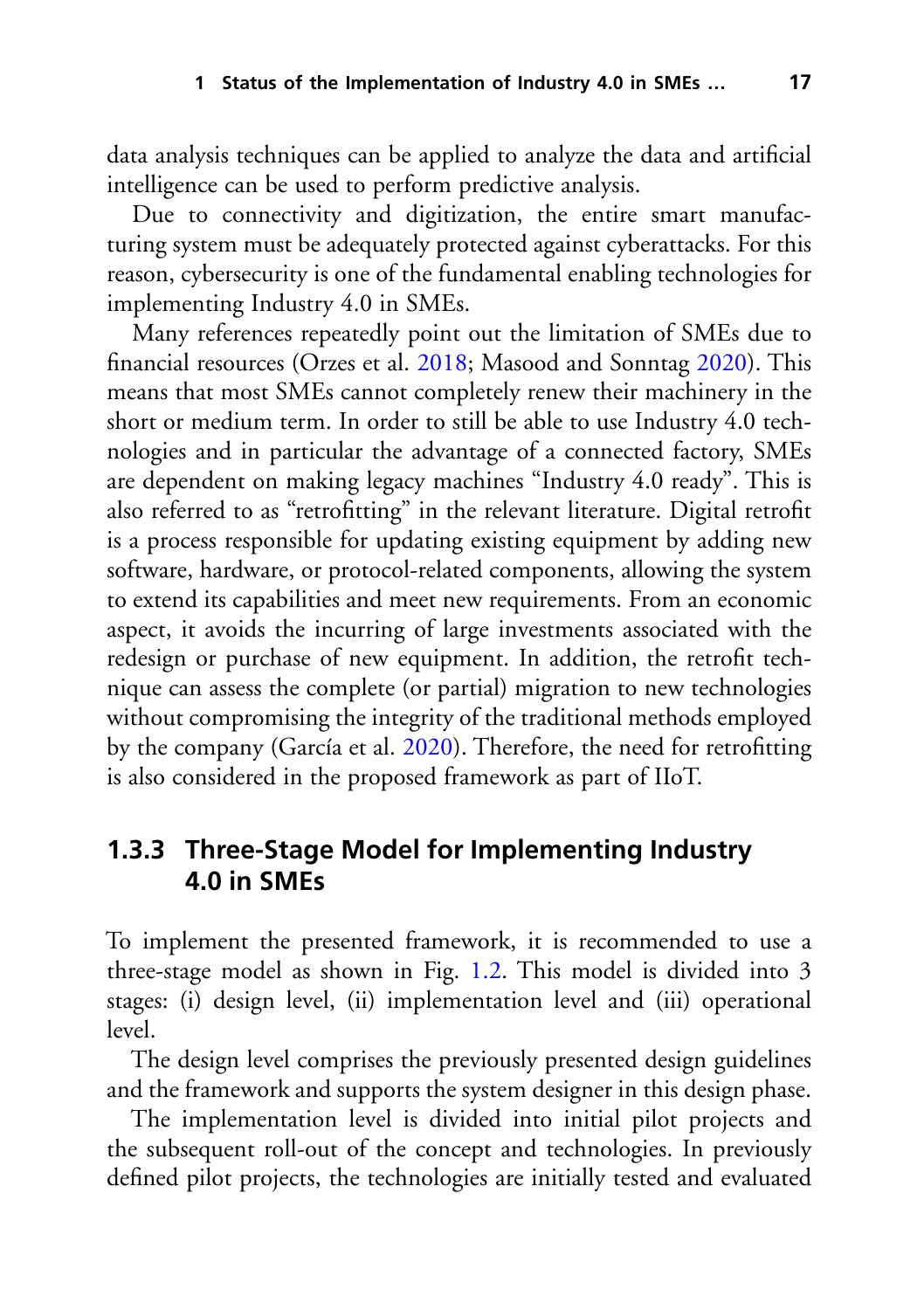#### **18 E. Rauch and D. T. Matt**



<span id="page-15-0"></span>**Fig. 1.2** Three-stage model for implementing Industry 4.0 in SMEs

for their suitability for operation and application. Based on the feedback, further work is then carried out to consolidate the implementation of the technologies. This is followed by the roll-out, in which the areas with the greatest potential are first planned and the timeline is prioritized. The roll-out is then completed with the support of testimonials from the pilot projects.

The operational level deals with the integration and coordination with the functional departments in the company. For both the pilot phase and the roll-out, it is necessary to involve the individual departments and thus to initiate the transfer from the project to the business process. With regard to knowledge transfer, on the one hand, new knowledge and new technologies are transferred to the operational areas in the company. On the other hand, the guidelines and framework defined at the design level are also put to the test by feedback from the operational level in an iterative process and adapted if necessary.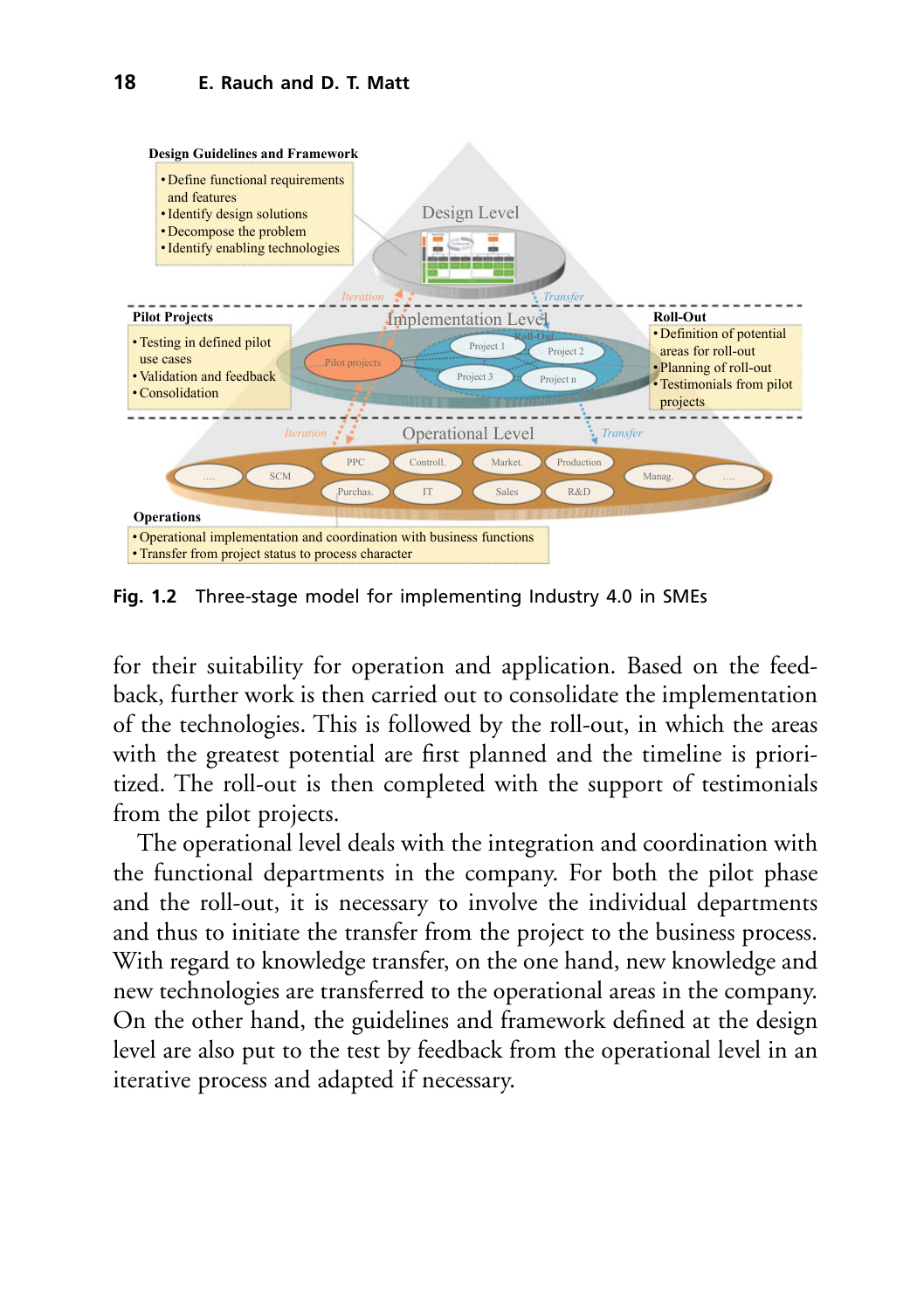## <span id="page-16-0"></span>**1.4 Industry 4.0+: An Outlook on Future Challenges for SMEs**

After ten years of a continuing hype of Industry 4.0 and the effort to introduce Industry 4.0 also in SMEs we should take a look in the future to identify what kind of challenges SMEs will face in the forthcoming next ten years. Several researchers already discuss if there would be the beginning of a new industrial revolution or "Industry 5.0" (Özdemir and Hekim [2018\)](#page-21-6) with a strong focus on the introduction of artificial intelligence in manufacturing. Taking a closer look to the original goals of Industry 4.0 from the beginning (Kagermann et al. [2013\)](#page-20-0), we can understand that they have not yet been achieved completely. While initial objectives like cyber-physical systems, smart and connected factories, IoT and data integration are already well-researched topics ready for implementation, other objectives like intelligent manufacturing systems or self-optimizing factories are in its infancy and need still more research. Therefore, we do not see the beginning of a completely new industrial revolution but the completion of something that stared roughly ten years ago.

In this regard, we propose a concept called "Industry 4.0+" describing a next level of Industry 4.0 with new challenges for the next decade. Figure [1.3](#page-17-0) shows the classic picture of the four industrial revolutions with the extension of Industry 4.0 by the next level of Industry 4.0+. The first level aims at achieving a smart and connected factory, while the next and future level of Industry 4.0 aims to achieve an intelligent and self-optimizing factory. The first level of Industry 4.0 is characterized by technology-driven innovation, which is also the prerequisite for the next level. In this last decade, we developed technologies making it possible to create data, collect and manage data and process large amount of data. The second level of Industry 4.0 is characterized by data and intelligence-driven innovation. This next decade of Industry 4.0 will be dominated by making sense of data and utilizing such data for not only optimizing our factories, but to bring them to a level of self-regulation and self-optimization. Going this way toward intelligent factories, we can exploit the capabilities from artificial intelligence as well as bio-inspired intelligence (Rauch [2020\)](#page-22-8).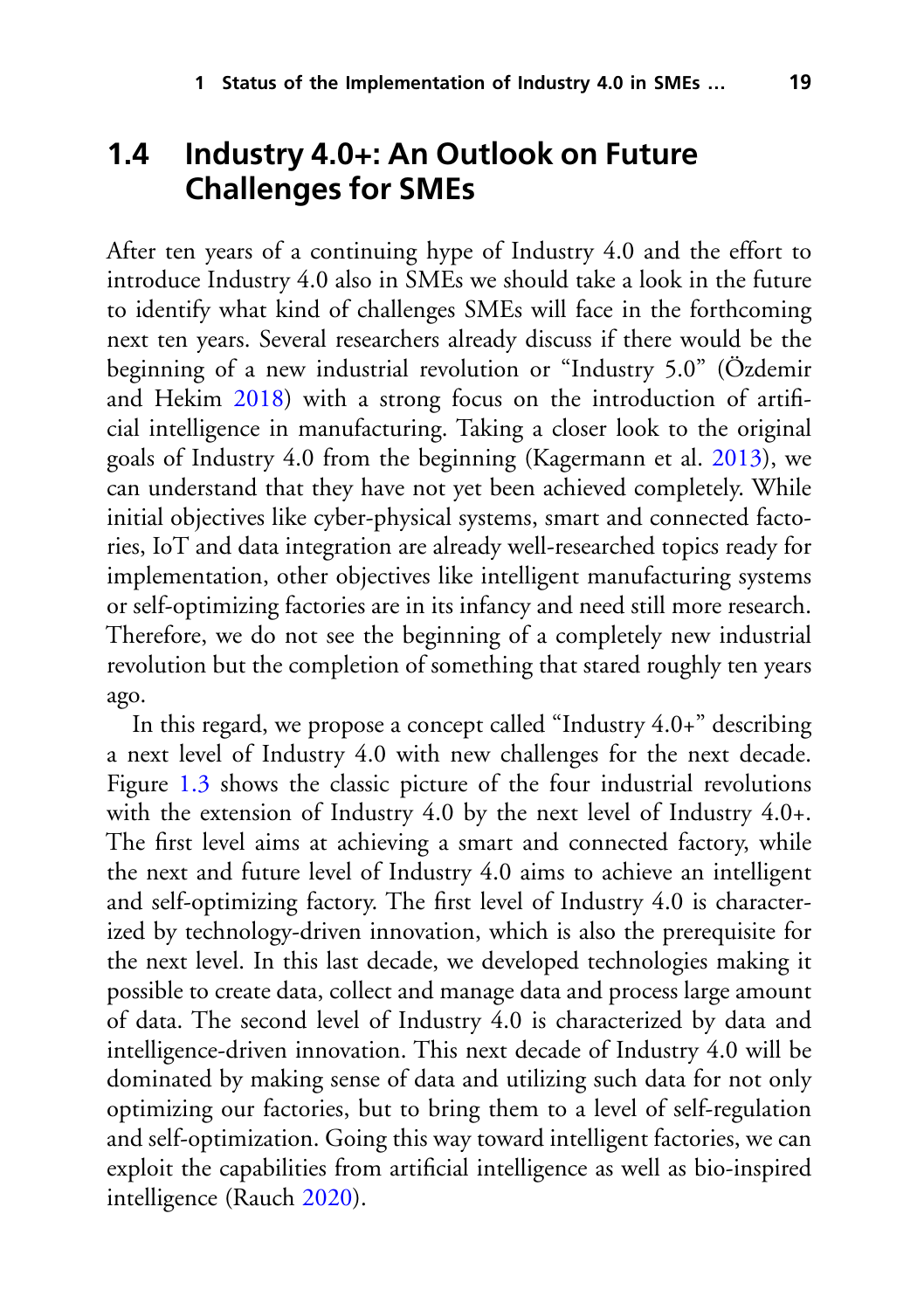

<span id="page-17-0"></span>**Fig. 1.3** Industry 4.0+ as the next level of Industry 4.0 (Rauch [2020\)](#page-22-8)

First, we should clearly define what we mean with Industry 4.0 by differentiating the two terms "smart factory" and "intelligent factory". While a smart factory can be understood as a manufacturing system, which is capable to apply previously acquired knowledge an intelligent factory may be seen as a factory, which can autonomously acquire new knowledge and apply it for self-optimization purposes. To achieve this goal, the results from the first era of Industry 4.0 play an important role, as digitalization, connectivity and advanced manufacturing technologies are a prerequisite for this next level of Industry 4.0. In the coming years, the goal will be to fully realize the Industry 4.0 vision by equipping our manufacturing systems with intelligence using nature as an inspiration and profit from the latest advances in artificial intelligence. (Rauch [2020\)](#page-22-8).

An intelligent and self-optimizing manufacturing system can be realized by using artificial intelligence (including **machine learning** and with increasing amount and complexity of data especially **deep learning**). Possibilities for the application of artificial intelligence in manufacturing are expected in automated or assisted engineering design, manufacturing system reconfiguration, production planning, predictive maintenance, quality inspection as well as in supply chain management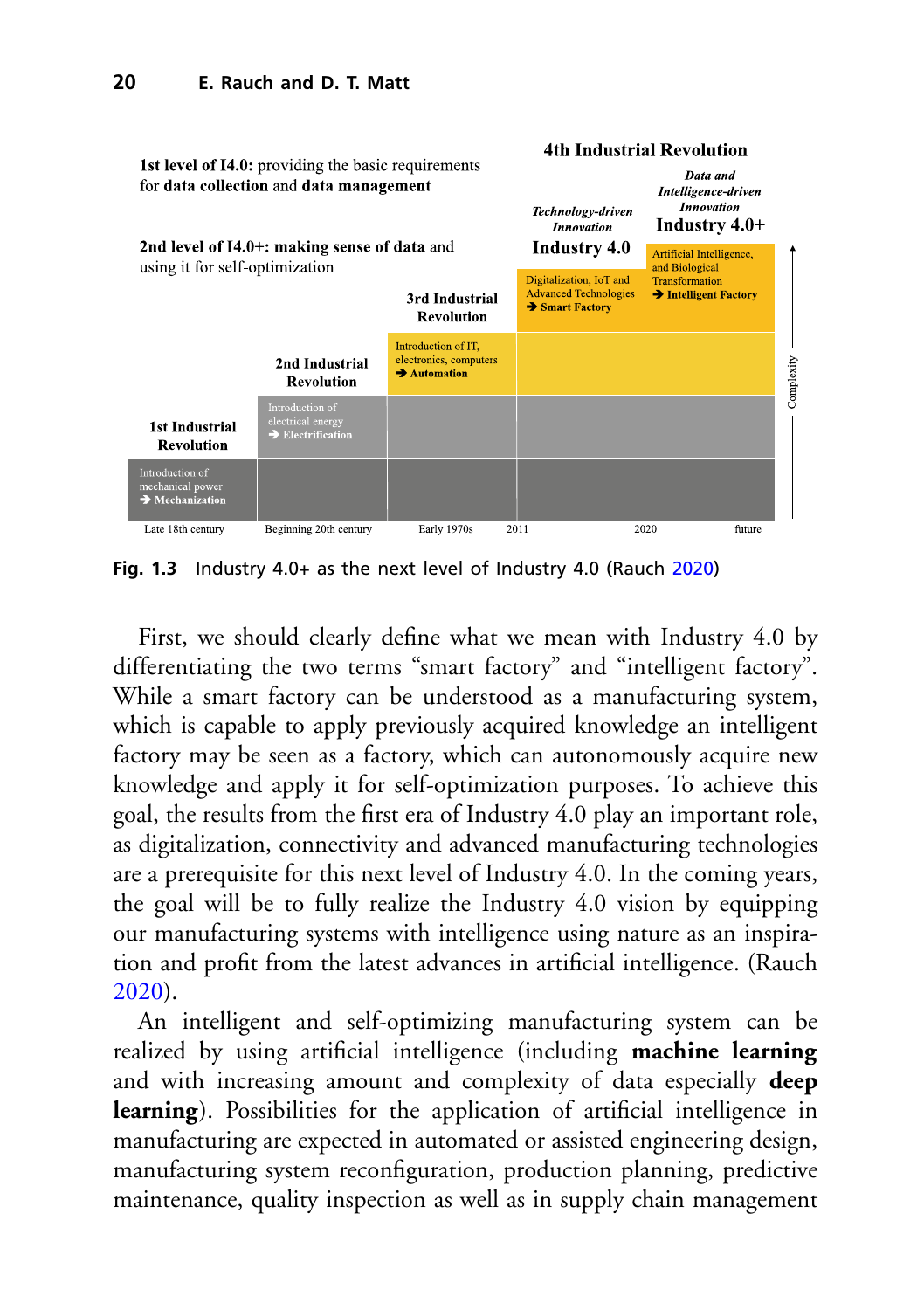(Rauch [2020\)](#page-22-8). The introduction of artificial intelligence in manufacturing enables manufacturing systems to become self-aware, selfcomparing, self-predicting, self-optimizing and thus more resilient as traditional manufacturing systems (Lee et al. [2018\)](#page-21-7).

Resilience is also one of the central characteristics of many biological systems. From a biological point of view, resilience is a property that enables a system to maintain its functions against internal and external disturbances (Van Brussel and Valckenaers [2017\)](#page-22-9). Increasing technical capabilities in information processing and computer capacities have enabled a growing understanding of biological processes in our environment in recent years. It is to be expected that biology and information technology will grow closer together in the future. Therefore, biological transformation is also seen as a parallel process to digital transformation (Dieckhoff et al. [2018\)](#page-20-8). According to (Miehe et al. [2018\)](#page-21-8), biological transformation can be transferred in three levels to industrial production:

- **Bio-inspired manufacturing:** involves the imitation or transfer of phenomena from nature to complex technical problems.
- **Bio-integrated manufacturing:** means the integration of technological and biological processes into industrial value-added processes.
- **Bio-intelligent manufacturing:** as the combination of technical, informatics and biological systems creating robust and self-sufficient value creation systems.

This results in completely new potentials in the use of nature as a source of inspiration by not only imitating biological effects but by intelligently transferring principles from nature to various fields of application, such as manufacturing. It can be seen as a process that interacts symbiotically with digital transformation. While the first two levels of biological transformation mentioned above have already been applied in the past and present, the third level represents a groundbreaking innovation that will be able to fully unfold its full potential shortly based on the latest Industry 4.0 technologies and enhanced by the progress in artificial intelligence (Rauch [2020\)](#page-22-8).

These new challenges are currently a long way off for SMEs in particular, as artificial intelligence and especially bio intelligence are topics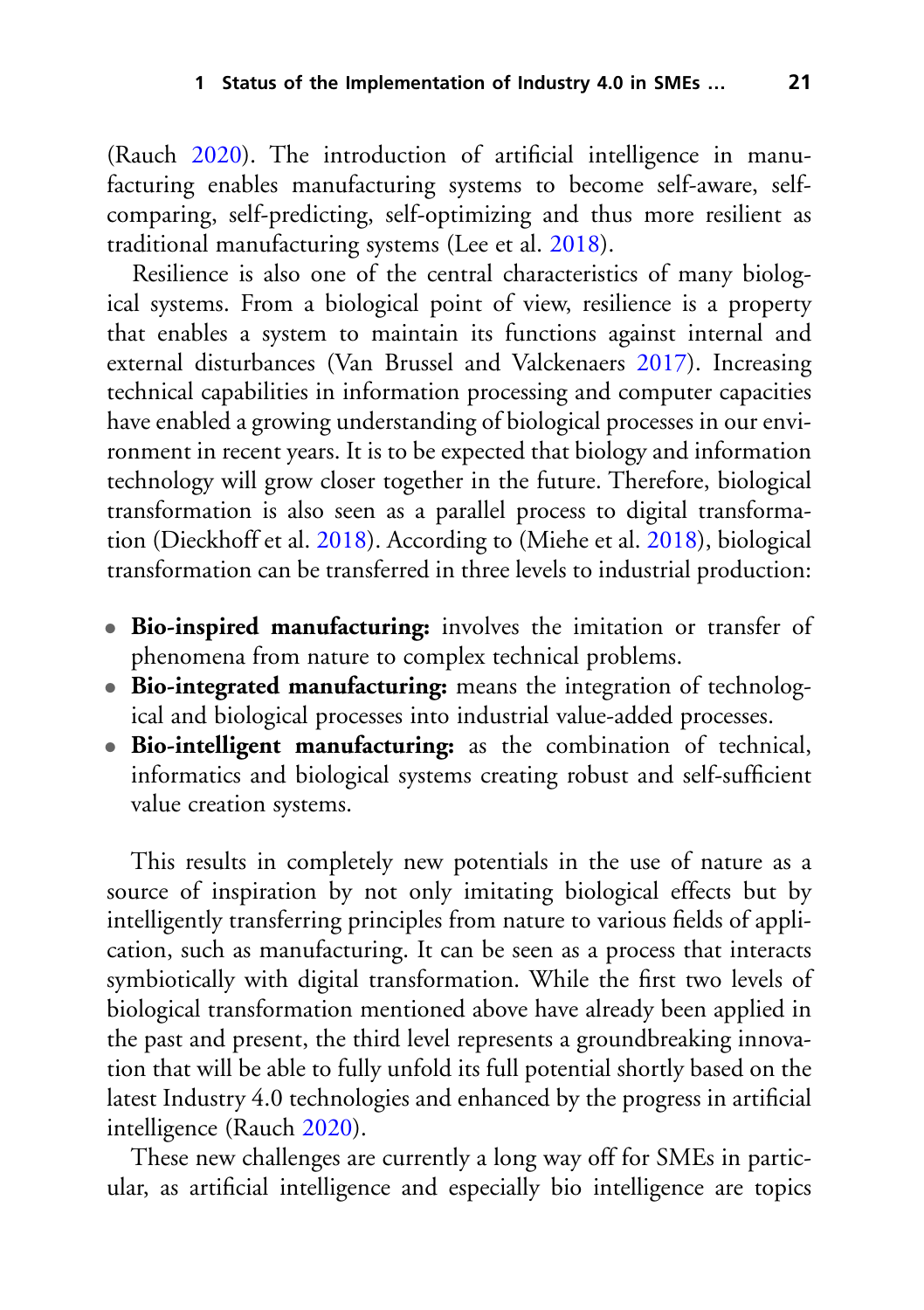that small companies are currently not or hardly concerned with. In the medium to long term, however, SMEs must be prepared for this future development, the necessary qualification programs must be provided and it must be identified how SMEs can best profit from this new development. This means driving forward the implementation of Industry 4.0 (see proposed framework) as the proposed enabling technologies are also the basis for the next level of Industry 4.0+. In the future, however, it will also be necessary to adapt Industry 4.0+ approaches, applications and tools to the needs of smaller companies.

**Acknowledgements** This project has received funding from the European Union's Horizon 2020 research and innovation program under the Marie Skłodowska-Curie grant agreement No 734713.



# **References**

- <span id="page-19-0"></span>BMBF. 2012. *Zukunftsbild Industrie 4.0*. https://www.plattform-i40.de/PI40/ [Redaktion/DE/Downloads/Publikation/zukunftsbild-industrie-4-0.pdf?\\_\\_](https://www.plattform-i40.de/PI40/Redaktion/DE/Downloads/Publikation/zukunftsbild-industrie-4-0.pdf%3F__blob%3DpublicationFile%26v%3D4) blob=publicationFile&v=4. Accessed on March 23, 2019.
- <span id="page-19-3"></span>Brown, C.A. 2020. Axiomatic design for products, processes, and systems. In *Industry 4.0 for SMEs challenges, opportunities and requirements*, ed. D.T. Matt, V. Modrak, and H. Zsifkovits, 3–36. Basingstoke: Palgrave Macmillan. [https://doi.org/10.1007/978-3-030-25425-4\\_13.](https://doi.org/10.1007/978-3-030-25425-4_13)
- <span id="page-19-2"></span>Cimini, C., A. Boffelli, A. Lagorio, M. Kalchschmidt, and R. Pinto. 2020. How do Industry 4.0 technologies influence organisational change? An empirical analysis of Italian SMEs. *Journal of Manufacturing Technology Management* (in press). [https://doi.org/10.1108/JMTM-04-2019-0135.](https://doi.org/10.1108/JMTM-04-2019-0135)
- <span id="page-19-1"></span>Deloitte. 2015. Industry 4.0—Challenges and solutions for the digital transformation and use of exponential technologies. Study of Deloitte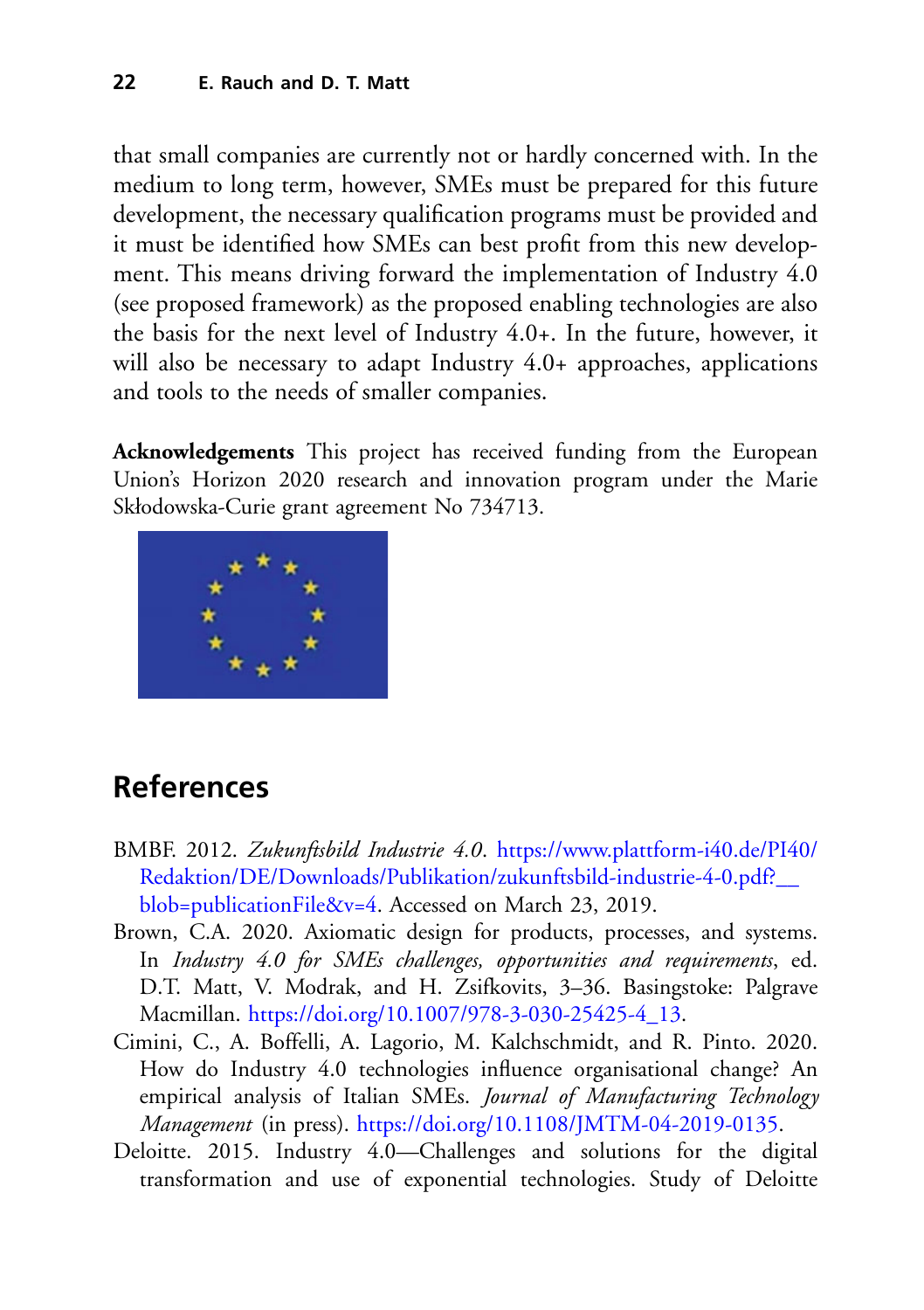Consulting. https://www2.deloitte.com/content/dam/Deloitte/ch/Doc [uments/manufacturing/ch-en-manufacturing-industry-4-0-24102014.pdf.](https://www2.deloitte.com/content/dam/Deloitte/ch/Documents/manufacturing/ch-en-manufacturing-industry-4-0-24102014.pdf) Accessed on January 7, 2016.

- <span id="page-20-8"></span>Dieckhoff, P., R. Möhlmann, and J. van Ackeren. 2018. Biologische Transformation und Bioökonomie (White Paper). Munich: Fraunhofer. https:// [www.fraunhofer.de/content/dam/zv/de/forschung/artikel/2018/Biologische-](https://www.fraunhofer.de/content/dam/zv/de/forschung/artikel/2018/Biologische-Transformation/Whitepaper-Biologische-Transformation-und-Bio-Oekonomie.pdf)Transformation/Whitepaper-Biologische-Transformation-und-Bio-Oekono mie.pdf. Accessed on December 21, 2020.
- <span id="page-20-1"></span>Fukuda, K. 2020. Science, technology and innovation ecosystem transformation toward society 5.0. *International Journal of Production Economics* 220: 107460. [https://doi.org/10.1016/j.ijpe.2019.07.033.](https://doi.org/10.1016/j.ijpe.2019.07.033)
- <span id="page-20-7"></span>García, J.I., R.E. Cano, and J.D. Contreras. 2020. Digital retrofit: A first step toward the adoption of Industry 4.0 to the manufacturing systems of small and medium-sized enterprises. *Proceedings of the Institution of Mechanical Engineers, Part B: Journal of Engineering Manufacture* 234 (8): 1156–1169. [https://doi.org/10.1177/0954405420904852.](https://doi.org/10.1177/0954405420904852)
- <span id="page-20-5"></span>Gergin, Z., D.A. ˙Ilhan, F. Üney-Yüksektepe, M.G. Gençyılmaz, U. Dündar, and A.I. Cavdarlı. 2019. Comparative analysis of the most industrialized cities in Turkey from the perspective of Industry 4.0. Proceedings of the International Symposium for Production Research 2019, 263–277. Vienna, Austria. [https://doi.org/10.1007/978-3-030-31343-2\\_23.](https://doi.org/10.1007/978-3-030-31343-2_23)
- <span id="page-20-3"></span>Ghobakhloo, M., and N.T. Ching. 2019. Adoption of digital technologies of smart manufacturing in SMEs. *Journal of Industrial Information Integration* 16: 100107. [https://doi.org/10.1016/j.jii.2019.100107.](https://doi.org/10.1016/j.jii.2019.100107)
- <span id="page-20-2"></span>Hussin, A.A. 2018. Education 4.0 made simple: Ideas for teaching. *Interna[tional Journal of Education and Literacy Studies](https://doi.org/10.7575/aiac.ijels.v.6n.3p.92)* 6 (3): 92–98. https://doi. org/10.7575/aiac.ijels.v.6n.3p.92.
- <span id="page-20-6"></span>Ingaldi, M., and R. Ulewicz. 2020. Problems with the implementation of Industry 4.0 in enterprises from the SME sector. *Sustainability* 12 (1): 217. [https://doi.org/10.3390/su12010217.](https://doi.org/10.3390/su12010217)
- <span id="page-20-0"></span>Kagermann, H., J. Helbig, A. Hellinger, and W. Wahlster. 2013. Recommendations for implementing the strategic initiative INDUSTRIE 4.0: Securing the future of German manufacturing industry. Final report of the Industrie 4.0 Working Group. Forschungsunion.
- <span id="page-20-4"></span>Kilimis, P., W. Zou, M. Lehmann, and U. Berger. 2019. A Survey on digitalization for SMEs in Brandenburg, Germany. *IFAC-PapersOnLine* 52 (13): 2140–2145. [https://doi.org/10.1016/j.ifacol.2019.11.522.](https://doi.org/10.1016/j.ifacol.2019.11.522)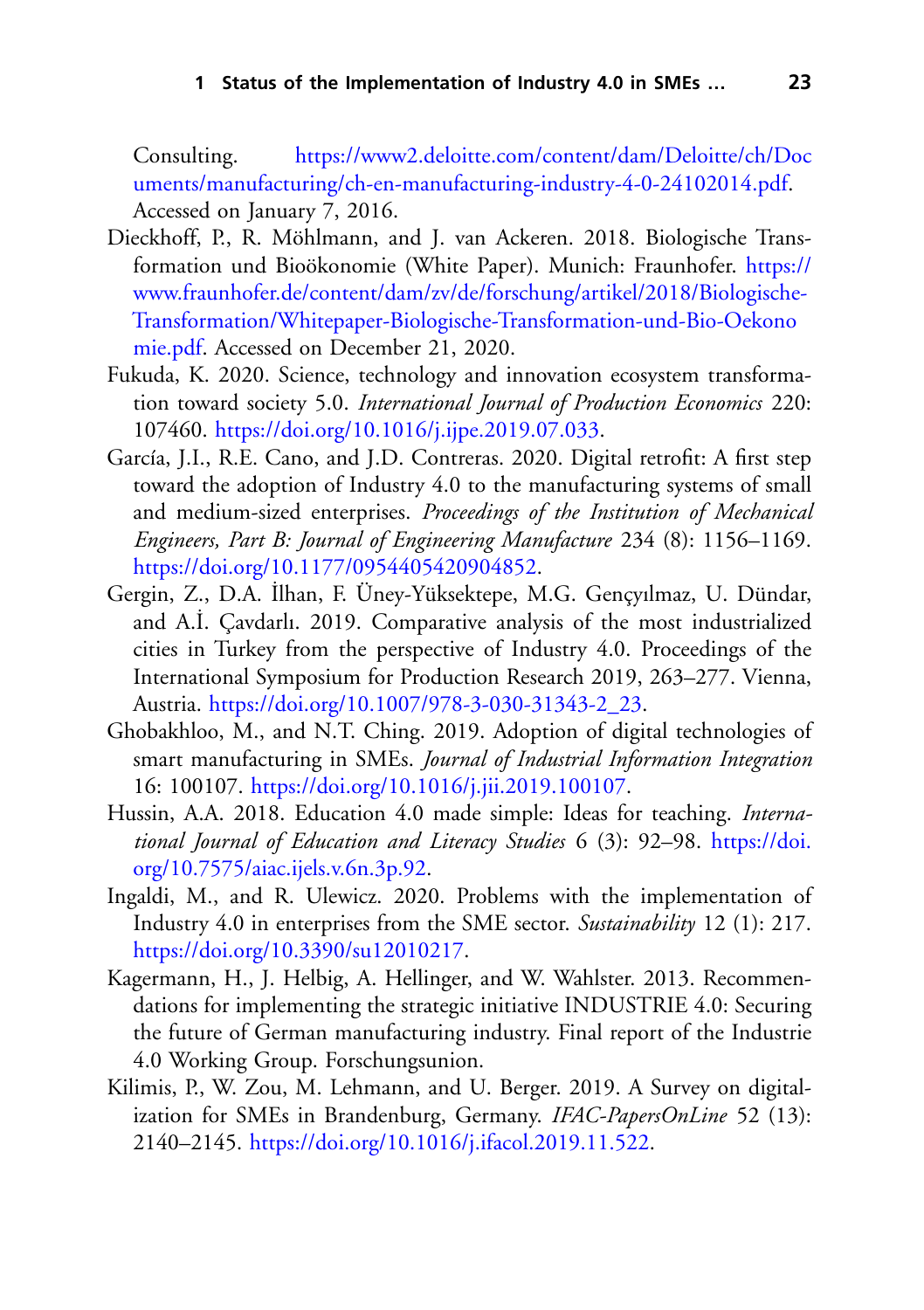- <span id="page-21-4"></span>Ko, M., C. Kim, S. Lee, and Y. Cho. 2020. An assessment of smart factories in Korea: An exploratory empirical investigation. *Applied Sciences* 10 (21): 7486. [https://doi.org/10.3390/app10217486.](https://doi.org/10.3390/app10217486)
- <span id="page-21-7"></span>Lee, J., H. Davari, J. Singh, and V. Pandhare. 2018. Industrial artificial intelligence for industry 4.0-based manufacturing systems. *Manufacturing Letters* 18: 20–23. [https://doi.org/10.1016/j.mfglet.2018.09.002.](https://doi.org/10.1016/j.mfglet.2018.09.002)
- <span id="page-21-2"></span>Masood, T., and P. Sonntag. 2020. Industry 4.0: Adoption challenges and benefits for SMEs. *Computers in Industry* 121: 103261. https://doi.org/10.1016/ [j.compind.2020.103261.](https://doi.org/10.1016/j.compind.2020.103261)
- <span id="page-21-0"></span>Matt, D.T., and E. Rauch. 2020. "SME 4.0: The role of small-and mediumsized enterprises in the digital transformation. In *Industry 4.0 for SMEs challenges, opportunities and requirements*, ed. D.T. Matt, V. Modrak, and [H. Zsifkovits, 3–36. Basingstoke: Palgrave Macmillan.](https://doi.org/10.1007/978-3-030-25425-4_1) https://doi.org/10. 1007/978-3-030-25425-4\_1.
- <span id="page-21-3"></span>Matt, D.T., E. Rauch, and M. Riedl. 2018. Knowledge transfer of Industry 4.0 principles to SMEs: A five-step methodology to introduce Industry 4.0. In *Analyzing the impacts of Industry 4.0 in modern business environments*, ed. [R.-B. Thornton and F. Martínez, 256–282. Hershey: IGI Global.](https://doi.org/10.4018/978-1-5225-3468-6.ch013) https:// doi.org/10.4018/978-1-5225-3468-6.ch013.
- <span id="page-21-8"></span>Miehe, R., T. Bauernhansl, O. Schwarz, A. Traube, A. Lorenzoni, L. Waltersmann, J. Full, J. Horbelt, and A. Sauer. 2018. The biological transformation of the manufacturing industry–envisioning biointelligent value adding. *Procedia CIRP* 72: 739–743. [https://doi.org/10.1016/j.procir.2018.04.085.](https://doi.org/10.1016/j.procir.2018.04.085)
- <span id="page-21-1"></span>Morandell, F., B.G. Mark, E. Rauch, and D.T. Matt. 2019. Engineering Education 4.0: Herausforderungen und Empfehlungen für eine zukunftsorientierte Gestaltung der Ausbildung von Fachkräften und Ingenieuren. In *Digitale Transformation – Gutes Arbeiten und Qualifizierung aktiv gestalten*, ed. D. Spath and B. Spanner-Ulmer, 273–298. Berlin: GITO.
- <span id="page-21-5"></span>Orzes, G., E. Rauch, S. Bednar, and R. Poklemba. 2018. Industry 4.0 implementation barriers in small and medium sized enterprises: A focus group study. Proceedings of 2018 IEEE International Conference on Industrial Engineering and Engineering Management (IEEM), 1348–1352. Macao, China. [https://doi.org/10.1109/IEEM.2018.8607477.](https://doi.org/10.1109/IEEM.2018.8607477)
- <span id="page-21-6"></span>Özdemir, V., and N. Hekim. 2018. Birth of Industry 5.0: Making sense of big data with artificial intelligence, "the internet of things" and next-generation technology policy. *Omics: A Journal of Integrative Biology* 22 (1): 65–76. [https://doi.org/10.1089/omi.2017.0194.](https://doi.org/10.1089/omi.2017.0194)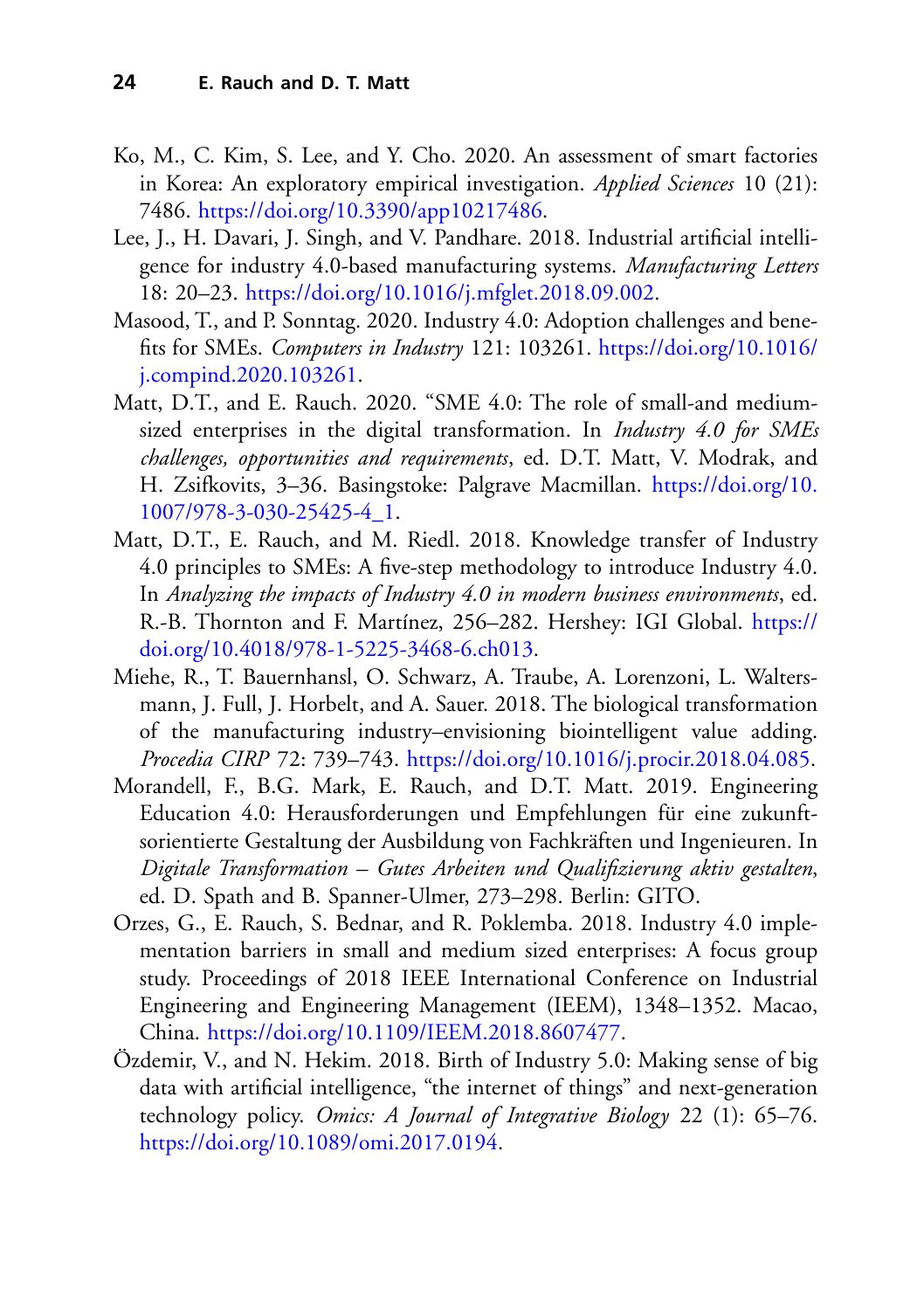- <span id="page-22-5"></span>Pech, M., and J. Vrchota. 2020. Classification of small-and medium-sized enterprises based on the level of Industry 4.0 implementation. *Applied Sciences* 10 (15): 5150. [https://doi.org/10.3390/app10155150.](https://doi.org/10.3390/app10155150)
- <span id="page-22-3"></span>Prause, M. 2019. Challenges of Industry 4.0 technology adoption for SMEs: The case of Japan. *Sustainability* 11 (20): 5807. [https://doi.org/10.3390/su1](https://doi.org/10.3390/su11205807) 1205807.
- <span id="page-22-8"></span>Rauch, E. 2020. Industry 4.0+: The next level of intelligent and self-optimizing factories. In *Advances in design, simulation and manufacturing III. DSMIE 2020. Lecture notes in mechanical engineering*, ed. V. Ivanov, J. Trojanowska, I. Pavlenko, J. Zajac, and D. Peraković, 176–186. Cham: Springer. https:// doi.org/10.1007/978-3-030-50794-7\_18.
- <span id="page-22-2"></span>Rauch, E., D.T. Matt, C.A. Brown, W. Towner, A. Vickery, and S. Santiteerakul. 2018. Transfer of industry 4.0 to small and medium sized enterprises. *Transdisciplinary Engineering Methods for Social Innovation of Industry* 4: 63–71. [https://doi.org/10.3233/978-1-61499-898-3-63.](https://doi.org/10.3233/978-1-61499-898-3-63)
- <span id="page-22-4"></span>Rauch, E., M. Unterhofer, R.A. Rojas, L. Gualtieri, M. Woschank, and D.T. Matt 2020a. A maturity level-based assessment tool to enhance the implementation of Industry 4.0 in small and medium-sized enterprises. *Sustainability* 12 (9): 3559. [https://doi.org/10.3390/su12093559.](https://doi.org/10.3390/su12093559)
- <span id="page-22-7"></span>Rauch E., A.R. Vickery, C.A. Brown, and D.T. Matt. 2020b. SME requirements and guidelines for the design of smart and highly adaptable manufacturing systems. In *Industry 4.0 for SMEs challenges, opportunities and requirements*, ed. D.T. Matt, V. Modrak, and H. Zsifkovits, 3–36. Basingstoke: Palgrave Macmillan. [https://doi.org/10.1007/978-3-030-25425-4\\_2.](https://doi.org/10.1007/978-3-030-25425-4_2)
- <span id="page-22-0"></span>Safiullin, A., L. Krasnyuk, and Z. Kapelyuk. 2019. Integration of Industry 4.0 technologies for "smart cities" development. *IOP Conference Series: Materials Science and Engineering* 497 (1): 012089. [https://doi.org/10.1088/1757-](https://doi.org/10.1088/1757-899X/497/1/012089) 899X/497/1/012089.
- <span id="page-22-6"></span>Türkes,, M.C., I. Oncioiu, H.D. Aslam, A. Marin-Pantelescu, D.I. Topor, and S. Căpușneanu. 2019. Drivers and barriers in using Industry 4.0: A perspective of SMEs in Romania. *Processes* 7 (3): 153. [https://doi.org/10.3390/pr7](https://doi.org/10.3390/pr7030153) 030153.
- <span id="page-22-9"></span>Van Brussel, H., and P. Valckenaers. 2017. Design of holonic manufacturing systems. *Journal of Machine Engineering* 17 (3): 5–23.
- <span id="page-22-1"></span>Woschank, M., E. Rauch, and H. Zsifkovits. 2020. A review of further directions for artificial intelligence, machine learning, and deep learning in smart logistics. *Sustainability* 12 (9): 3760. [https://doi.org/10.3390/su12093760.](https://doi.org/10.3390/su12093760)